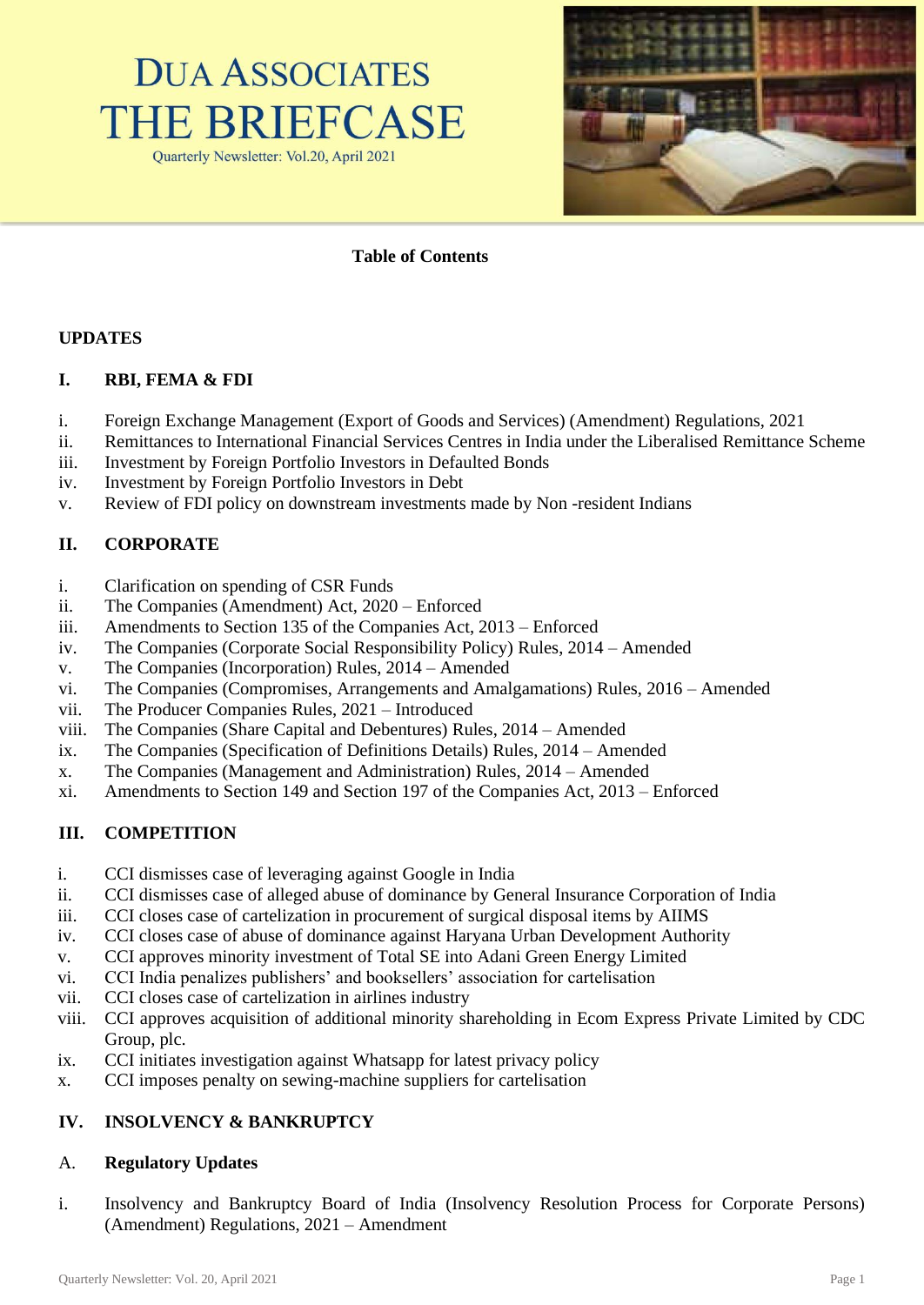- ii. The Insolvency and Bankruptcy Board of India (Liquidation Process) (Amendment) Regulations, 2021 Amendment
- iii. Insolvency and Bankruptcy Board of India (Model Bye- Laws and Governing Board of Insolvency Professional Agencies) (Amendment) Regulations, 2021
- iv. Format for Providing a Copy of Application for Initiation of Insolvency Resolution Process of Personal **Guarantors**
- v. Securities and Exchange Board of India (Listing Obligations and Disclosure Requirements) (Amendment) Regulations, 2021

## B. **Judicial Pronouncements**

- i. Arun Kumar Jagatramika v. Jindal Steel and Power Ltd. and Another
- ii. Ramesh Kymal v. M/s Siemens Gamesa Renewable Power Pvt. Ltd.
- iii. P. Mohanraj and Others v. Shah Brothers Ispat Pvt. Ltd.

## **V. LITIGATION & ARBITRATION**

- i. N.N. Global Mercantile Pvt. Ltd. v. Indo Unique Flame Ltd. & Ors.
- ii. Dakshin Haryana Bijli Vitran Nigam Ltd. v. Navigant Technologies Pvt. Ltd.
- iii. Padia Timber Company (P) Ltd. v. Board of Trustees of Visakhapatnam Port Trust

# **VI. LABOUR & EMPLOYMENT**

- i. Government of Karnataka allows shops and commercial establishments to remain operational 24x7
- ii. Central Government notifies the Code on Wages (Central Advisory Board) Rules, 2021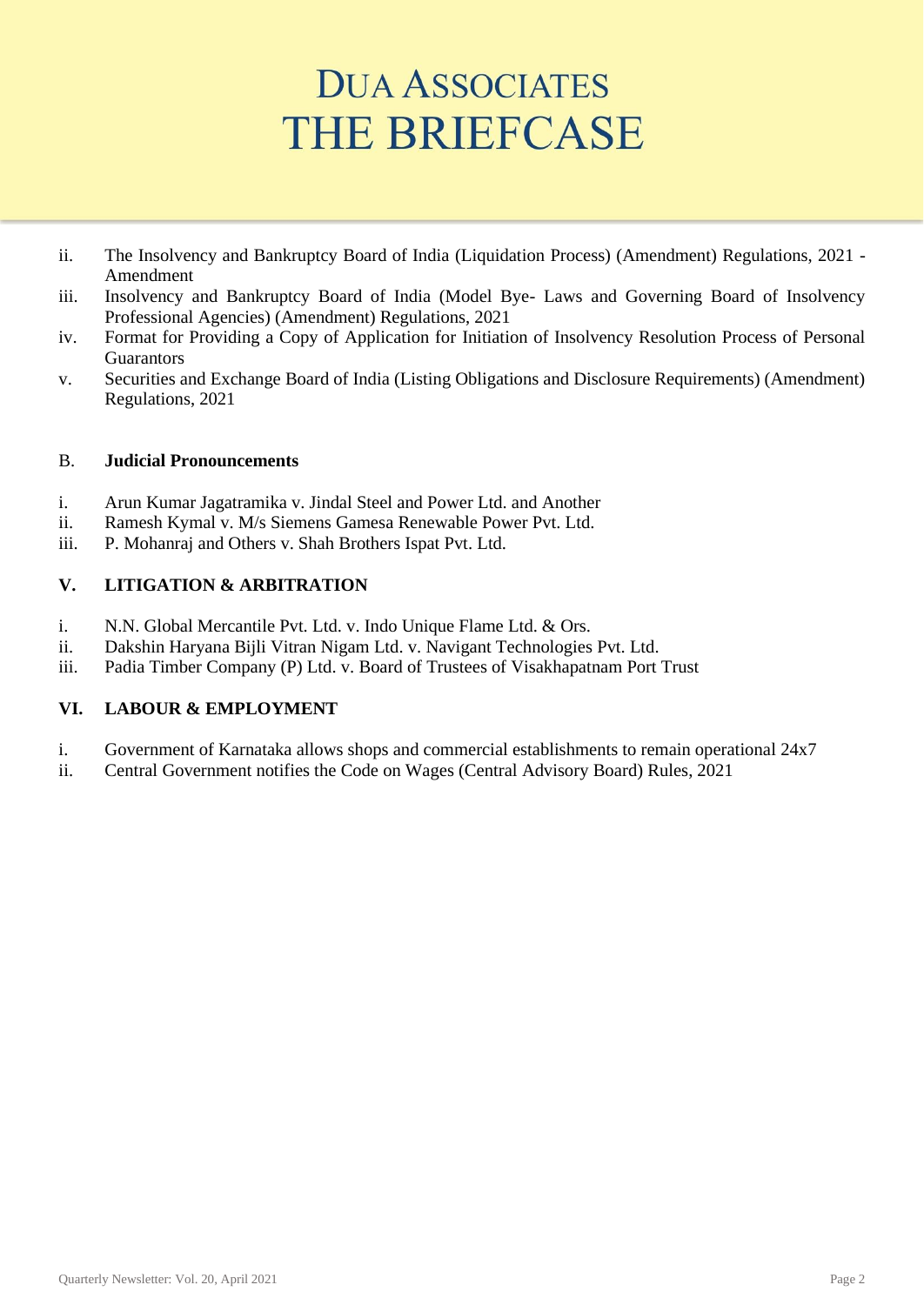## **UPDATES**

## **I. RBI, FEMA & FDI**

## **i. Foreign Exchange Management (Export of Goods and Services) (Amendment) Regulations, 2021**

The Reserve Bank of India ("**RBI**") by way of Notification No. FEMA 23(R)/(4)/2021-RB dated January 08, 2021("**Notification**") amended the Foreign Exchange Management (Export of Goods and Services) Regulations, 2015 ("**Principal Regulations**").

In terms of the Notification, Sub regulation (ea) of Regulation 4 of the Principal Regulations has been substituted to include the re-export of leased aircraft/helicopter and/or engines/auxiliary power units either in completely or partially knocked down condition and also the termination or cancellation of the lease agreement between the lessor and lessee.

#### *The full text of the Notification can be accessed [here.](https://rbidocs.rbi.org.in/rdocs/notification/PDFs/FEMA237A482EDEB9C647469877E7AB32D04EE0.PDF)*

#### **ii. Remittances to International Financial Services Centres (IFSCs) in India under the Liberalised Remittance Scheme**

The RBI by way of A.P. (DIR Series) Circular No. 11 dated February 16, 2021 ("**Circular**") has reviewed the extant guidelines on Liberalised Remittance Scheme ("**LRS**"). Pursuant to the Circular, the RBI has permitted the resident individuals to make remittances under LRS to International Financial Services Centres ("**IFSC**") set up in India under the Special Economic Zone Act, 2005, subject to satisfaction and compliance with specified conditions.

*The full text of the Circular can be accessed [here.](https://rbidocs.rbi.org.in/rdocs/notification/PDFs/NT9952781DE54AA141D3B89703E895DDA10C.PDF)*

## **iii. Investment by Foreign Portfolio Investors in Defaulted Bonds**

The RBI by way of A.P. (DIR Series) Circular No. 12 dated February 26, 2021 ("**Circular**") has announced that investment by Foreign Portfolio Investors ("**FPI**") in defaulted corporate bonds will be exempted from the shortterm limit and the minimum residual maturity requirement under the medium term framework.

*The full text of the Circular can be accessed [here.](https://rbidocs.rbi.org.in/rdocs/notification/PDFs/NT1057E2778B6544441E7BE16C626E211796C.PDF)*

## **iv. Investment by Foreign Portfolio Investors in Debt**

The RBI has, by way of A.P. (DIR Series) Circular No. 31 dated June 15, 2018 as updated on February 26, 2021 ("**Circular**"), made various revisions / changes to minimum residual maturity requirement, security-wise limit, online monitoring of investments in G-sec and SDL Categories, concentration limit, single/group investor-wise limits in corporate bonds, pipeline investments in corporate bonds and that other changes where FPI shall not invest in partly paid debt instruments.

*The full text of the Circular can be accessed [here.](https://rbidocs.rbi.org.in/rdocs/notification/PDFs/NT199035211F142484DEBA657412BFCB17999.PDF)*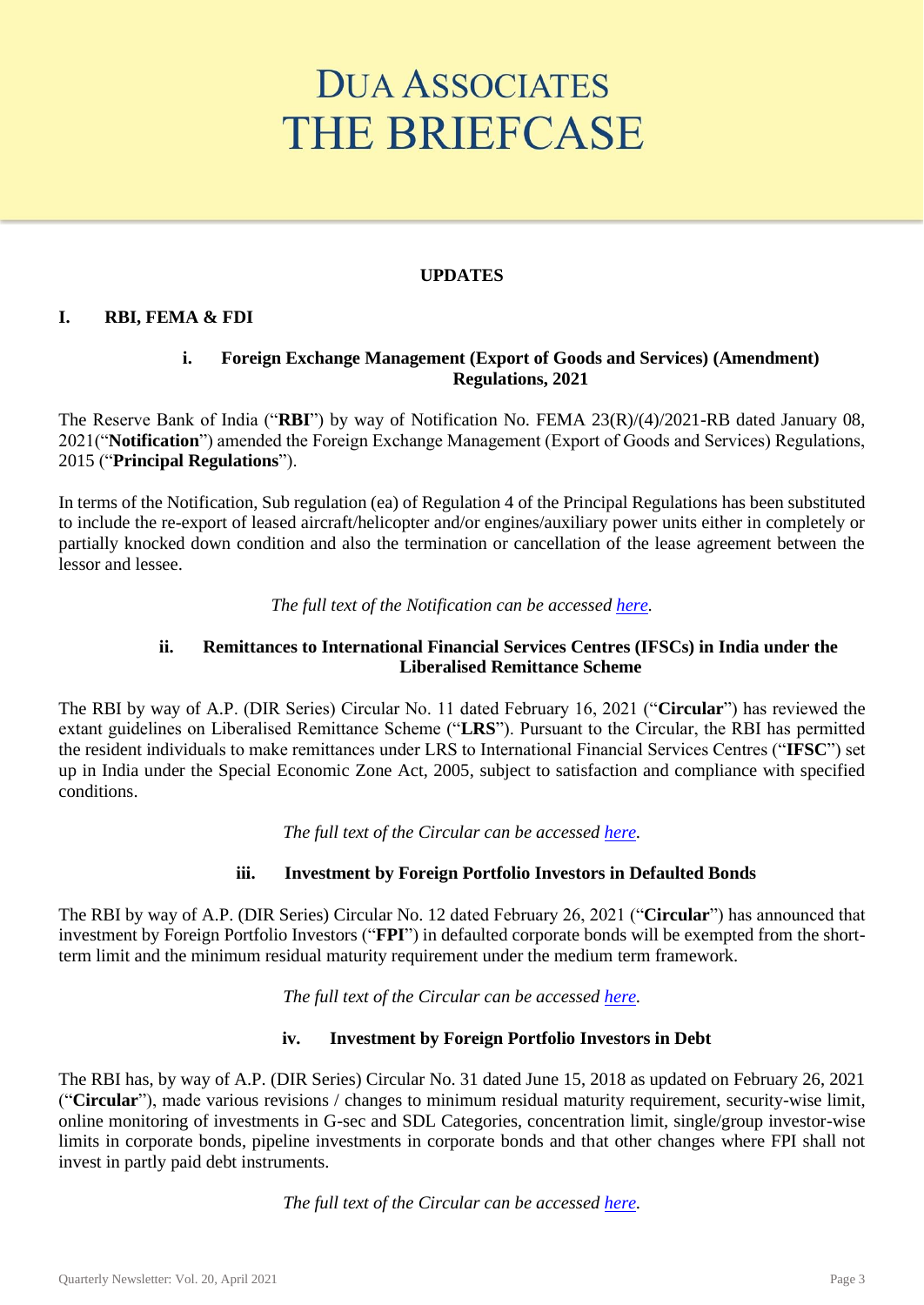## **v. Review of FDI policy on downstream investments made by Non -resident Indians** (**"NRI"**)

The Ministry of Commerce and Industry Department for Promotion of Industry and Internal Trade by way of Press Note No.1 (2021 Series) dated March 19, 2021 ("**Press Note**") has amended the extant FDI Policy ("**FDI**  Policy") in relation to the investments made by Indian companies owned and controlled by NRIs and to provide clarity on downstream investments.

In terms of the Press Note, a new clause (c) has been inserted to Para 1.2 (ii) of Annexure 4 of the FDI Policy by virtue of which the investments by NRIs made on a non-repatriation basis as per Schedule IV of the Foreign Exchange Management (Non- Debt Instruments) Rules 2019 are deemed to be domestic investments and the same shall be treated at par with investments made by the residents. Further, the investments made by the Indian entities which are owned and controlled by NRI(s) on a non- repatriable basis shall not be considered for calculation of indirect foreign investment.

Please note that the above will take effect from the date of notification under Foreign Exchange Management Act.

*The full text of the Press Note can be accessed [here.](https://dipp.gov.in/sites/default/files/pn1-2021.PDF)*

# **II. CORPORATE**

# **i. Clarification on spending of CSR Funds**

The Ministry of Corporate Affairs ("**MCA**") has, by way of General Circular No. 01/2021, dated January 13, 2021, clarified that the spending of funds, for carrying out awareness campaigns/ programmes or public outreach campaigns on the Covid-19 vaccination programme, will be an eligible CSR activity, in terms of Item No. (i) (*promotion of health care, including preventive health care and sanitisation*), Item No. (ii) (*promoting education*) and Item No. (xii) (*disaster management*) of Schedule VII to the Companies Act, 2013.

*The full text of the General Circular can be accessed [here.](http://www.mca.gov.in/Ministry/pdf/CSR2021_13012021.pdf)*

## **ii. The Companies (Amendment) Act, 2020 – Enforced**

The MCA has, by way of Notification No. S.O. 325 (E), dated January 22, 2021 ("**Notification I**"), brought into force with immediate effect, certain sections of the Companies (Amendment) Act, 2020 ("**Amendment Act**"), which has the effect of amending various provisions of the Companies Act, 2013 ("**Act**").

Notification I has brought into force, Sections 2, 11, 18(c), 22(ii), 25, 27, 53, 55, 58 to 60 (both inclusive), 62, 64 and 65 of the Amendment Act. Some of the key amendments are stipulated below:

- A proviso to the definition of 'listed company', in Section 2(52) of the Act, has been included which stipulates that certain class or classes of companies, which have listed or intend to list such class of securities, as would be set out in the applicable rules, would not be considered as 'listed companies'. A consequent amendment has been made to the Companies (Specification of Definitions Details) Rules, 2014, which sets out the details as aforesaid.
- Section  $62(1)(a)(i)$  of the Act, which relates to a 'rights offer', has been amended to permit a company to reduce the number of days, below 15 (fifteen) days, within which an offer for subscription of the shares should be accepted, failing which the offer will be deemed to be declined. The lesser number of days would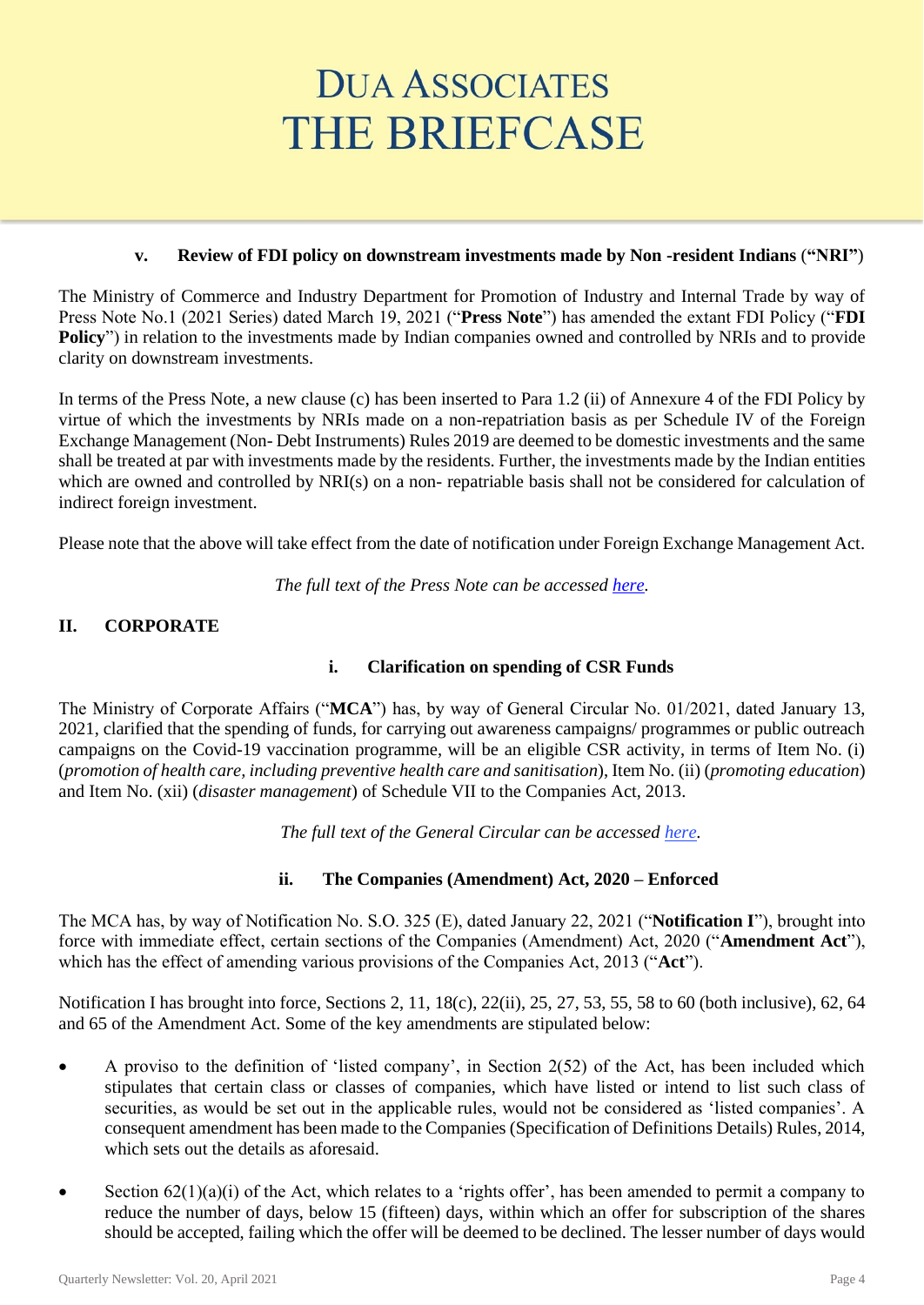be as per the details set out in the applicable rules and a consequent amendment has been made to the Companies (Share Capital and Debentures) Rules, 2014, the details of which have been set out herein below.

- Section 89 of the Act which relates to the declaration in respect of beneficial interests in any share, has been amended to provide the Central Government with the power to exempt any class or classes of persons, from complying with the requirements of Section 89 of the Act.
- The requirement to file agreements and resolutions, with the with the Registrar of Companies, in terms of Section 117 of the Act, has been amended, whereby the exemption provided to certain kinds of companies from filing a resolution passed in pursuance of Section 179(3) of the Act, has been expanded and made specific to only those companies, as listed in the substituted provision.
- Section 446B of the Act, prior to its amendment, related to specific offences committed by a One Person Company and a small company, and their officers in default. Section 446B has now been substituted and is made applicable to a One Person Company, a small company, a start-up company and/ or a Producer Company, or any of its officers in default, or such other person. The penalty for the commission of an offence by any of the aforementioned companies, will not exceed one half of the penalty specified in the Act for that offence, subject to a maximum of Rs. 2,00,000/- (Rupees two lakh only), and a maximum of Rs. 1,00,000/- (Rupees one lakh only), for an officer who is in default, or any other person.
- In terms of Section 452 of the Act, an officer or employee of a company, who wrongfully withholds or obtains any property of the company, may be ordered by the Court, to deliver up or refund, any such property or cash, and in default of the same, may be imprisoned. In terms of the amendment, such officer or employee, would not be imprisoned, if the court is satisfied that the company has not paid to that officer or employee, any statutory amounts, such as in relation to the provident fund, pension fund, gratuity fund, etc.
- In relation to a default in the filing of the annual return under Section 92(4) of the Act and the financial statement under Section 137(1) of the Act, an amendment has been made to Section 454(3) of the Act, which now stipulates that no penalty would be imposed, and all proceedings would be deemed to be concluded, in the event that the default has been rectified either prior to, or within 30 (thirty) days, from the issue of a notice by an adjudicating officer.

Further, the MCA has, by way of Notification No. S.O. 644(E), dated February 11, 2021 ("**Notification II**"), brought into force Section 52 and Section 66 of the Amendment Act, which has the effect of amending the Act as follows:

Section 52 of the Amendment Act, has introduced Chapter XXIA of the Act, which sets out various provisions in relation to 'producer companies', their incorporation, registration, manner of functioning, etc. The objects of producer companies have been set out to include matters such as the production, harvesting, procurement, grading, pooling, handling, marketing, selling, export of primary produce of the members of the company or import of goods or services for the benefit of the members, processing including preserving, drying, distilling, brewing, vinting, canning and packaging of produce of its members, rendering technical services, consultancy services, training, research and development and all other activities for the promotion of the interests of its members, etc.; and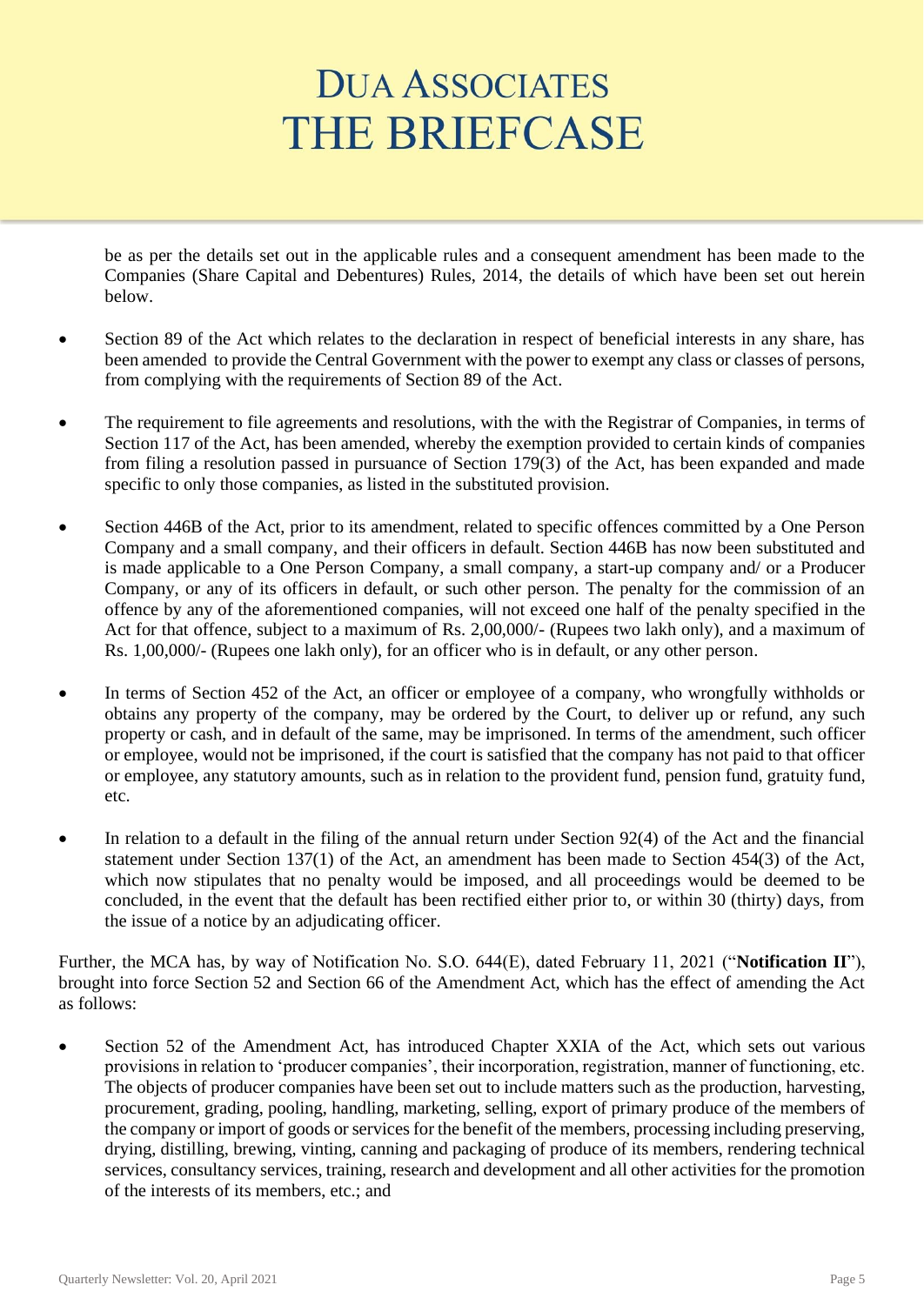Consequently, the first proviso to Section 465 of the Act, which stipulated that provisions of Part IXA of [the Companies Act, 1956,](http://ebook.mca.gov.in/Actpagedisplay.aspx?PAGENAME=26347) would be applicable, mutatis mutandis, to a Producer Company, as though the Companies Act, 1956, had not been repealed, has been omitted by Section 66 of the Amendment Act.

*The full text of the Notification I and Notification II can be accessed [here](http://www.egazette.nic.in/WriteReadData/2021/224637.pdf)* and *[here](http://www.egazette.nic.in/WriteReadData/2021/225115.pdf) and the full text of the Amendment Act can be accessed [here.](http://www.egazette.nic.in/WriteReadData/2020/222070.pdf)*

## **iii. Amendments to Section 135 of the Companies Act, 2013 – Enforced**

The MCA has, by way of Notification No. S.O. 324 (E) ("**Notification No. I**") and Notification No. S.O. 325 (E) ("**Notification No. II**"), dated January 22, 2021, brought into force with immediate effect, Section 21 of the Companies (Amendment) Act, 2019 ("**Amendment Act 2019**"), and Section 27 of the Companies (Amendment) Act, 2020 ("**Amendment Act 2020**"), respectively. Notification I and Notification II have the effect of amending Section 135 of the Act.

A company, that is required to constitute a Corporate Social Responsibility Committee, in terms of Section 135 of the Act, is required to spend a minimum amount, every financial year, on its corporate social responsibility ("**CSR**") activities, based on the average net profits of the company, made during the 3 (three) immediately preceding financial years. The amendment to Section 135(5) of the Act now takes into consideration those companies that have not completed a period of 3 (three) years, from the date of its incorporation, however, are required to constitute a Corporate Social Responsibility Committee, and such companies should calculate the amount required to be spent on its CSR activities, based on the average net profits made during the immediately preceding financial years.

In terms of the amendments to Section 135(5) and Section 135(6) of the Act, all unspent CSR amounts are required to be transferred to a Fund that is specified in Schedule VII of the Act, within a period of 6 (six) months from the date of expiry of the said financial year, unless such amount relates to an ongoing project. The unspent amount, in relation to an ongoing project, is required to be transferred to a special account opened by the company in a scheduled bank, called the 'Unspent Corporate Social Responsibility Account', within a period of 30 (thirty) days from the end of the financial year. This amount is required to be spent by the company, towards its obligations under its CSR Policy, within a period of 3 (three) financial years, from the date of such transfer, failing which, the amount shall be then transferred to a Fund specified in Schedule VII of the Act, within a period of 30 (thirty) days from the date of completion of the third financial year.

Further, a company which spends in excess of the statutory requirements, in relation to its CSR, is now being recognised, whereby such company is permitted to set off the excess amount against the requirement to spend, as specified, for such number of succeeding financial years and in the manner, as would be set out in the applicable rules. In addition, the amended Section 135 of the Act, provides a relaxation to those companies, in relation to which the total amount required to be spent on corporate social responsibilities does not exceed Rs. 50,00,000/-(Rupees fifty lakh only), whereby such companies are not required to constitute the Corporate Social Responsibility Committee, and the duties and functions of the Committee could be discharged by the board of directors.

*The full text of the Notification I and Notification II can be accessed [here](http://egazette.nic.in/WriteReadData/2021/224636.pdf) and* [here](http://www.egazette.nic.in/WriteReadData/2021/224637.pdf)*, respectively and the full text of the Amendment Act 2019 and the Amendment Act 2020 can be accessed* [here](http://egazette.nic.in/WriteReadData/2019/209478.pdf) *and* [here](http://www.egazette.nic.in/WriteReadData/2020/222070.pdf)*.*

# **iv. The Companies (Corporate Social Responsibility Policy) Rules, 2014 – Amended**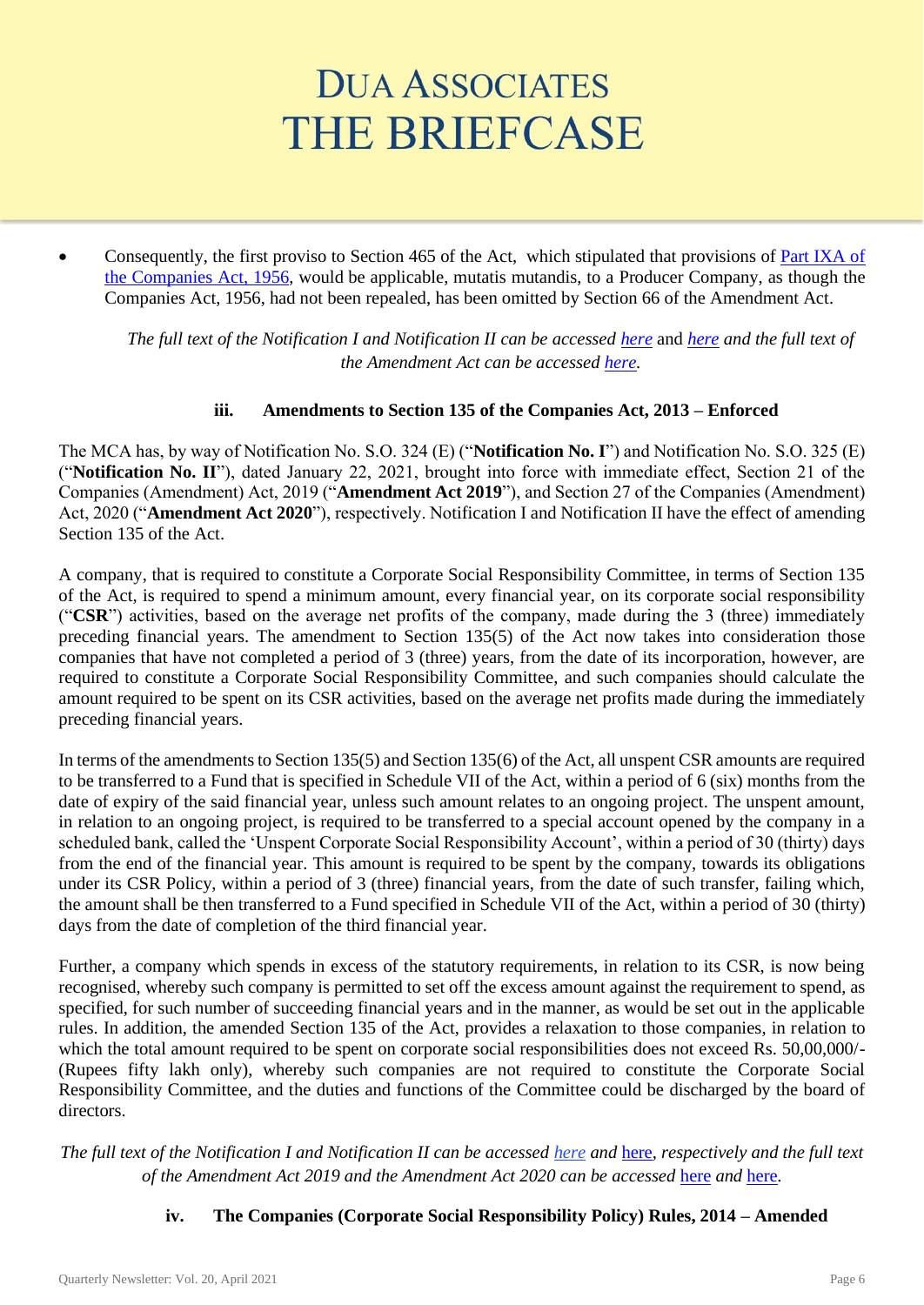The MCA has, by way of Notification No. G.S.R. 40 (E), dated January 22, 2021, introduced the Companies (Corporate Social Responsibility Policy) Amendment Rules, 2021 ("**Amendment Rules**"), which has the effect of amending the Companies (Corporate Social Responsibility Policy) Rules, 2014 ("**CSR Rules**"). The Amendment Rules have been brought into force on January 22, 2021, itself, unless specified otherwise therein.

The Amendment Rules have substituted the entire Rule 2 of the CSR Rules, which sets out the definitions of various terms, which have been used in the CSR Rules. The amended definitions such as in relation to CSR, takes into consideration the current Covid-19 pandemic, and specifies those activities which could be considered as activities related to the CSR and expressly also discusses those activities which would not be considered as CSR activities.

Rule 4 of the CSR Rules that required a company to undertake its CSR activities in accordance with its CSR Policy, and such other requirements, as specified, has also been substituted by the Amendment Rules. The Amendment Rules, now clearly stipulate that the CSR activities, may be undertaken by the company, either itself, or through entities, such as those established under an Act of Parliament or a State legislature, companies established under Section 8 of the Act, or a registered trust or society established by the Central Government or State Government, etc., wherein such entities are required to register themselves with the MCA, by filing the required forms. Rule 4 also provides other details in relation to the manner in which the CSR activities may be undertaken.

The Amendment Rules have further amended Rule 5 of the CSR Rules, which relates to the constitution of a CSR Committee. The amendment now requires the CSR Committee to formulate an annual action plan, in pursuance of the CSR policy of a company, and specifies what the action plan should relate to.

The Amendment Rules also substitutes Rule 7 of the CSR, which earlier simply stated what the CSR expenditure would be. The amended Rule 7 of the CSR Rules now sets out, in detail, what the CSR expenditure would include, and the manner in which certain funds, etc., have to be dealt with, as a part of the CSR expenditure. Rule 8 of the CSR Rules has been amended wherein specific details have been set out on the manner in which CSR reporting should be undertaken, in contrast to the broad and general requirements, as were earlier set out.

In addition to disclosing the CSR Policy, on the website, if any, companies will now, also be required to display the details of their CSR Committee, and the CSR projects that are approved by the Board, for public access.

*The full text of the Amendment Rules can be accessed [here.](http://egazette.nic.in/WriteReadData/2021/224640.pdf)*

# **v. The Companies (Incorporation) Rules, 2014 – Amended**

The MCA has, by way of: (i) Notification No. G.S.R. 44 (E), dated January 25, 2021, brought into force with immediate effect, the Companies (Incorporation) Amendment Rules, 2021 ("**First Amendment Rules**"); and (ii) Notification No. G.S.R. 91 (E), dated February 1, 2021, brought into force, with effect from April 1, 2021, the Companies (Incorporation) Second Amendment Rules, 2021 ("**Second Amendment Rules**"). The First Amendment Rules and the Second Amendment Rules, both have the effect of amending the Companies (Incorporation) Rules, 2014 ("**Incorporation Rules**").

The First Amendment Rules has omitted Rule 41(6)(d) of the Incorporation Rules, which relates to the conversion of a public company into a private company. The specific provision which now has been omitted, earlier provided that where no order for approval or resubmission or rejection has been made by the Regional Director, in relation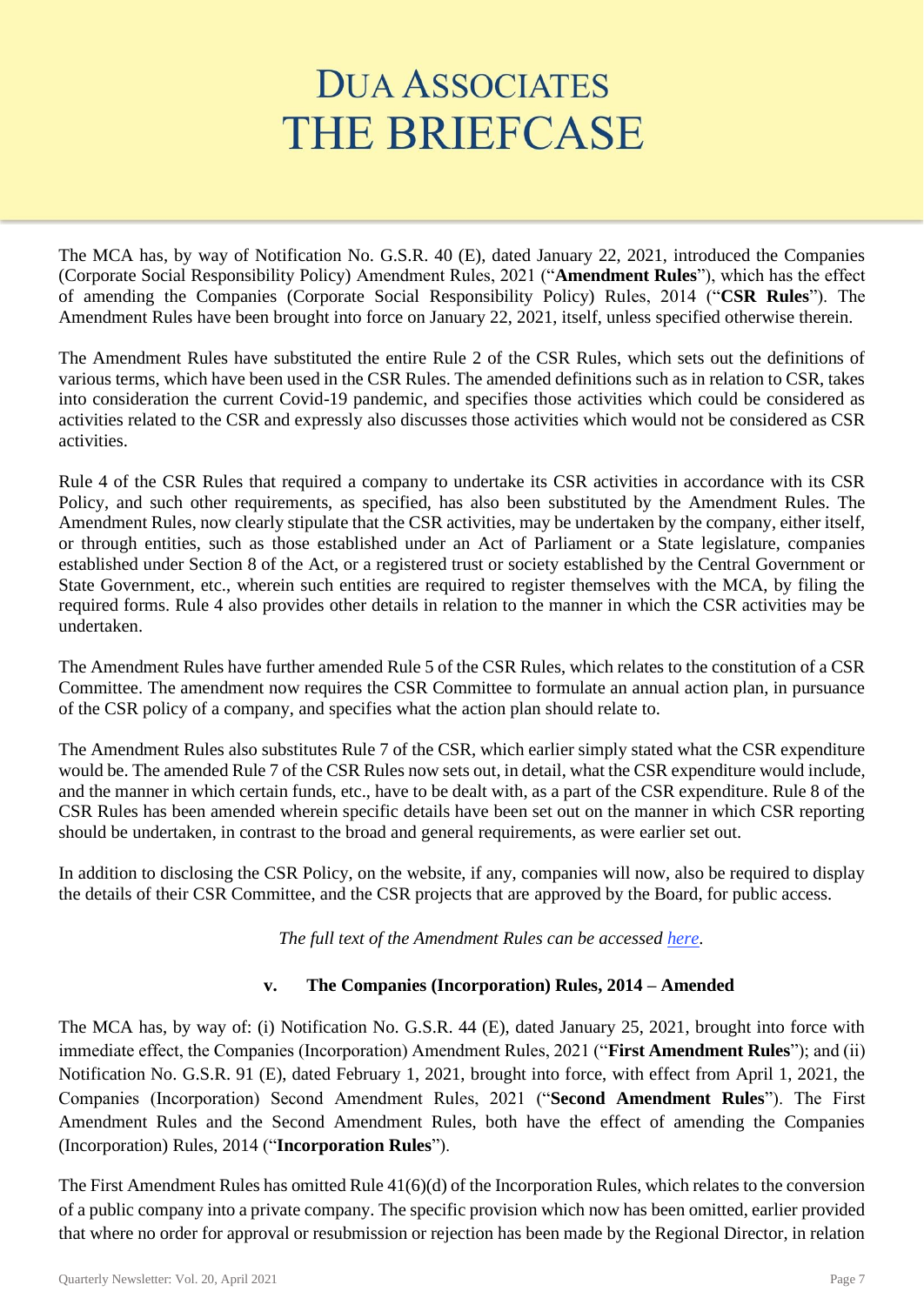to an application for conversion of a public company into a private company, the application will be deemed as 'approved', and an approval order would automatically be issued to the applicant.

The First Amendment Rules while re-numbering the existing Rule 41, sub-rules 9, 10 and 11 of the Incorporation Rules, as sub-rule 7, 8 and 9, respectively, has also substituted Rule 41(7) of the Incorporation Rules. Rule 41(7) of the Incorporation Rules sets out the procedure that would be followed by the Regional Director when any objection has been received by the Regional Director, for the conversion of a public company into a private company, or when the Regional Director itself has an objection to such conversion.

The Second Amendment Rules has made certain amendments to Rule 3 of the Incorporation Rules, in relation to the eligibility of persons for the incorporation of a 'One Person Company' and has removed the restriction, of 2 (two) years from the date of the incorporation of the One Person Company, for the conversion of such a company to any other type of company. Accordingly, Rule 6 of the Incorporation Rules has also been substituted and this rule now sets out the detailed procedure that should be adopted for the conversion of a One Person Company to a public or a private company. The consequent and applicable changes have been made to Rule 7 of the Incorporation Rules.

> *The full text of the First Amendment Rules can be accessed [here](http://egazette.nic.in/WriteReadData/2021/224683.pdf) and the full text of the Second Amendment Rules can be accessed [here.](http://egazette.nic.in/WriteReadData/2021/224872.pdf)*

# **vi. The Companies (Compromises, Arrangements and Amalgamations) Rules, 2016 – Amended**

The MCA has, by way of Notification No. G.S.R. 93 (E), dated February 1, 2021, introduced and brought into force, with immediate effect, the Companies (Compromises, Arrangements and Amalgamations) Amendment Rules, 2021 ("**Amendment Rules**"), which has the effect of amending the Companies (Compromises, Arrangements and Amalgamations) Rules, 2016 ("**Compromises, Arrangements and Amalgamations Rules**").

The Amendment Rules inserts Rule 25(1)(A) in the Compromises, Arrangements and Amalgamations Rules, which stipulates that a scheme of merger or amalgamation, under Section 233 of the Act, may be entered into, between any of the following classes of companies, namely:

- (i) 2 (two) or more start-up companies; or
- $(iii)$  1 (one) or more start-up company with 1 (one) or more small company.

The Amendment Rules also provide an explanation to define a 'start-up company', to mean a private company that has been incorporated under the Act, or the erstwhile Companies Act, 1956, and is recognised, as such, in terms of the Notification No. [G.S.R. 127 \(E\),](https://www.startupindia.gov.in/content/dam/invest-india/Templates/public/198117.pdf) dated February 19, 2019, issued by the Department for Promotion of Industry and Internal Trade.

*The full text of the Amendment Rules can be accessed [here.](http://egazette.nic.in/WriteReadData/2021/224868.pdf)*

# **vii. The Producer Companies Rules, 2021 – Introduced**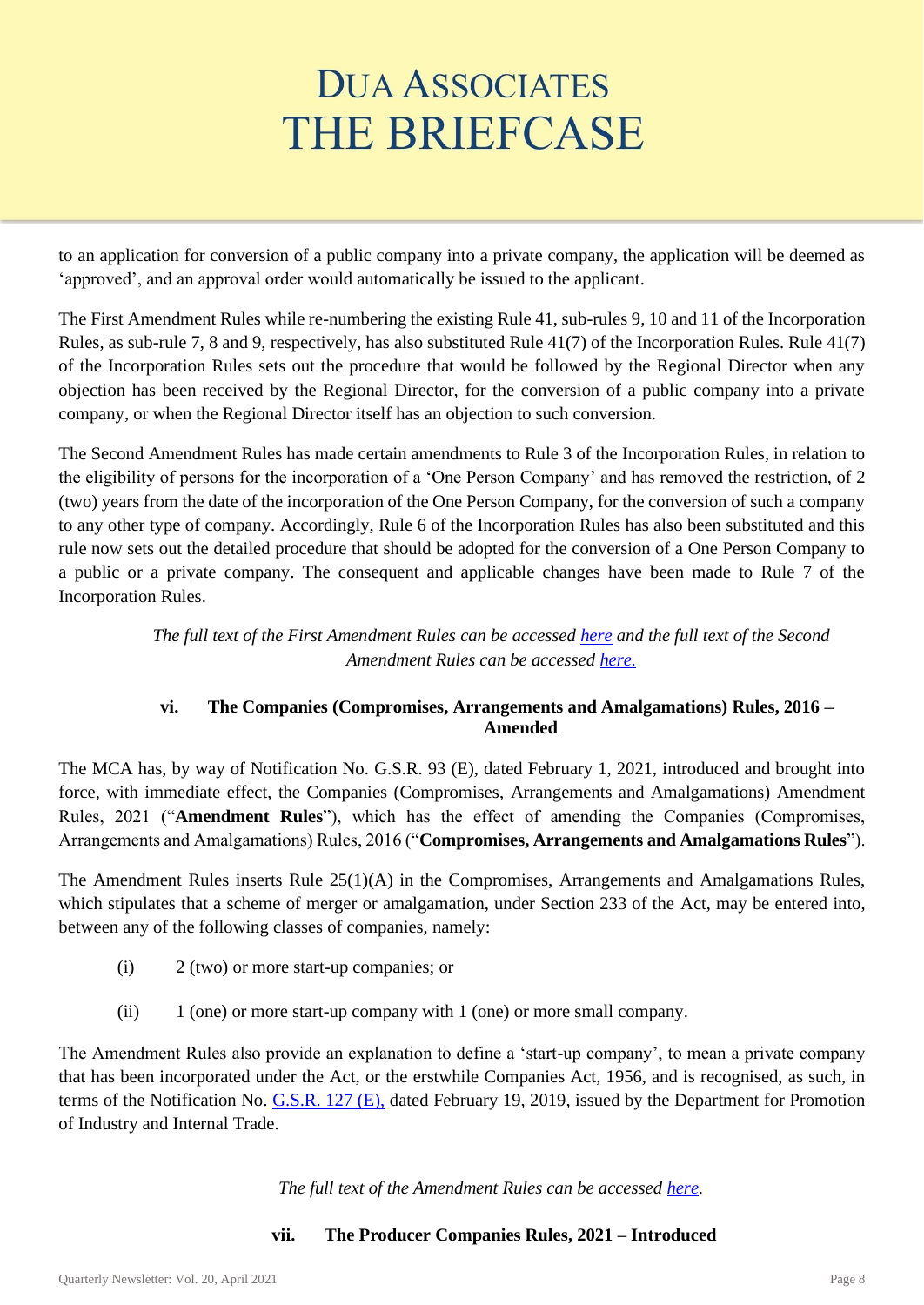The MCA has, by way of Notification No. G.S.R. 112(E), dated February 11, 2021, brought into force with immediate effect, the Producer Companies Rules, 2021 ("**Rules**"), which has the effect of superseding the Producer Companies (General Reserve) Rules, 2003.

The Rules specify certain provisions in relation to 'producer companies', such as the permitted investments that may be made out of the general reserves of the company and the rules that would be applicable to the change of place of the registered office of such a company from one State to another.

*The full text of the Rules can be accessed [here.](http://egazette.nic.in/WriteReadData/2021/225116.pdf)*

# **viii. The Companies (Share Capital and Debentures) Rules, 2014 – Amended**

The MCA has, by way of Notification No. G.S.R. 113(E), dated February 11, 2021, introduced and brought into force, with effect from April 1, 2021, the Companies (Share Capital and Debentures) Amendment Rules, 2021 ("**Amendment Rules**"), which has the effect of amending the Companies (Share Capital and Debentures) Rules, 2014 ("**Share Capital Rules**").

Section 62(1)(a) of the Act permits a company, proposing to increase its subscribed capital, to issue further shares to persons who are already holders of the equity shares of the company. The provision states that the offer will be deemed to be declined, if not accepted, within a period of 15 (fifteen) to 30 (thirty) days from the date of the offer, or within such lesser number of days 'as may be prescribed'. The Amendment Rules have now prescribed this time period to be not less than 7 (seven) days from the date of the offer, within which time the acceptance should be provided.

*The full text of the Amendment Rules can be accessed [here.](http://egazette.nic.in/WriteReadData/2021/225109.pdf)*

# **ix. The Companies (Specification of Definitions Details) Rules, 2014 – Amended**

The MCA has, by way of: (i) Notification No. G.S.R. 92 (E), dated February 1, 2021; and (ii) Notification No. G.S.R. 123 (E), dated February 19, 2021, introduced and brought into force, with effect from April 1, 2021, the Companies (Specification of Definitions Details) Amendment Rules, 2021 ("**First Amendment Rules**"), and the Companies (Specification of Definitions Details) Second Amendment Rules, 2021 ("**Second Amendment Rules**"), respectively. The First Amendment Rules and the Second Amendment Rules have the effect of amending the Companies (Specification of Definitions Details) Rules, 2014 ("**Specification of Definitions Details Rules**").

Section 2(85) of the Act, defines a 'small company', as a company, other than a public company, whose paid up share capital does not exceed Rs. 50,00,000/- (Rupees fifty lakhs only), or such higher amount as may be 'prescribed', with a maximum of Rs. 10,00,00,000/- (Rupees ten crores only), and whose turnover, as per the profit and loss account for the immediately preceding financial year, does not exceed Rs. 2,00,00,000/- (Rupees two crores only) or such higher amount as may be 'prescribed', with a maximum of Rs. 1,00,00,00,000/- (Rupees one hundred crores only). The First Amendment Rules, now, in relation to Section 2(85) of the Act, has inserted clause (t) in Rule 2(1) of the Specification of Definitions Details Rules, clarifying that the paid up share capital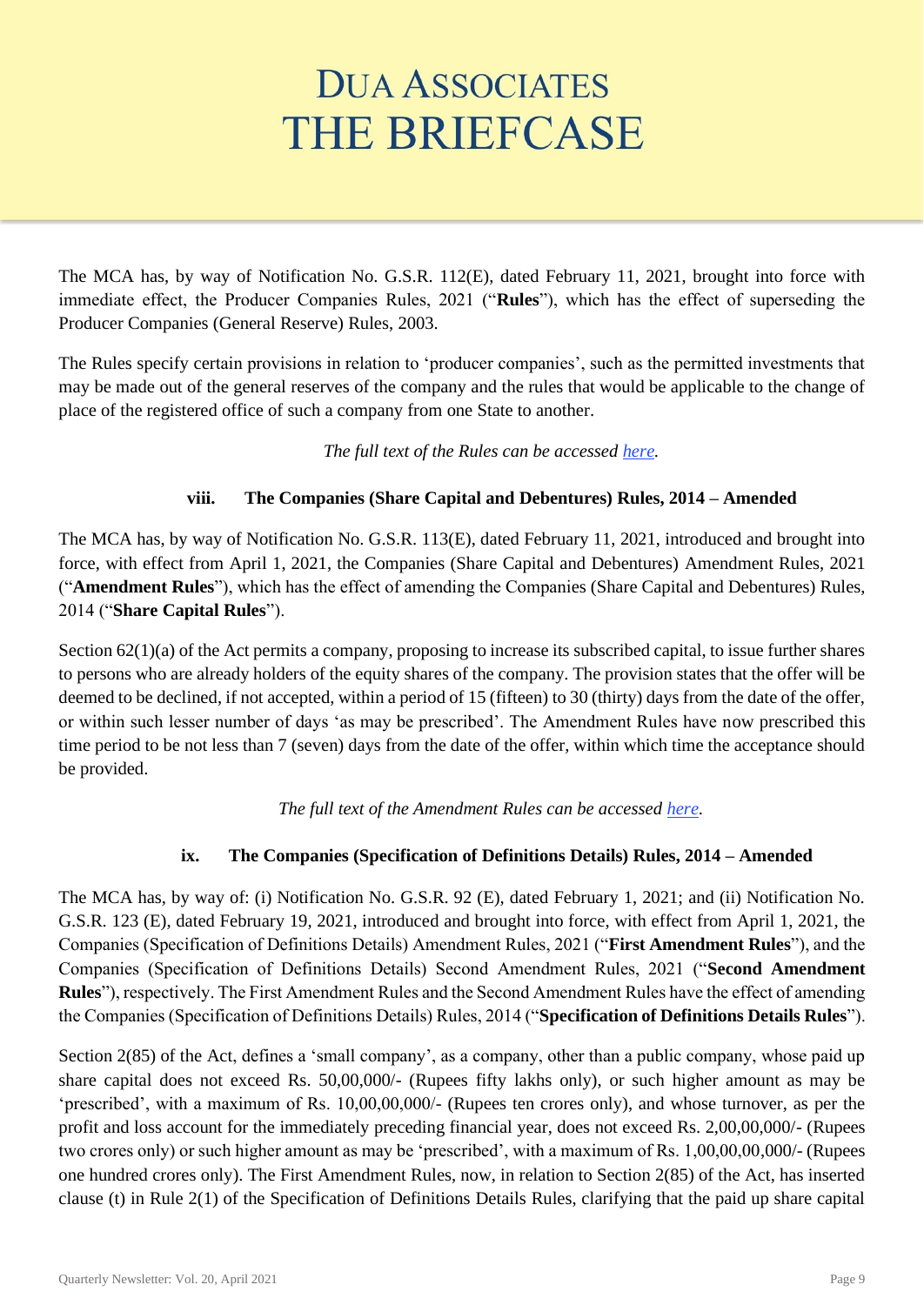of a small company should not exceed Rs. 2,00,00,000/- (Rupees two crores only) and the turnover of a small company should not exceed Rupees 20,00,00,000/- (Rupees twenty crores only).

The Second Amendment Rules have inserted Rule 2A, which lists out the classes of companies, that would not be considered as listed companies, as defined in Section 2(52) of the Act, such as, private companies which have listed their non-convertible debt securities on the basis of a private placement on a recognized stock exchange in terms of the SEBI (Issue and Listing of Debt Securities) Regulations, 2008, etc.

> *The full text of the First Amendment Rules can be accessed [here,](http://egazette.nic.in/WriteReadData/2021/224862.pdf) and the full text of the Second Amendment Rules, can be accessed [here.](http://egazette.nic.in/WriteReadData/2021/225287.pdf)*

# **x. The Companies (Management and Administration) Rules, 2014 – Amended**

The MCA, has by way of Notification No. G.S.R. 159 (E), dated March 5, 2021, introduced and brought into force with immediate effect, the Companies (Management and Administration) Amendment Rules, 2021 ("**Amendment Rules**"), which has the effect of amending the Companies (Management and Administration) Rules, 2014 ("**Management and Administration Rules**").

The Amendment Rules have substituted Rule 12 of the Management and Administration Rules, wherein the requirement to attach an extract of the annual return to the Board's Report, in Form No. MGT-9, has been removed. Companies are now only required to file a copy of the annual return with the Registrar, along with the prescribed fees. In addition, in terms of the substituted Rule 11(1) of the Management and Administration Rules, One Person Companies and Small Companies are required to file the annual return in Form No. MGT-7A, from the financial year 2020-2021 onwards.

*The full text of the Amendment Rules can be accessed [here.](http://egazette.nic.in/WriteReadData/2021/225718.pdf)*

# **xi. Amendments to Section 149 and Section 197 of the Companies Act, 2013 – Enforced**

The MCA, has by way of Notification No. S.O. 1255 (E), dated March 18, 2021, brought into force with immediate effect, Section 32 and Section 40 of the Companies (Amendment) Act, 2020 ("**Amendment Act**"), which has the effect of amending Section 149(9) and Section 197(3) of the Act, respectively.

In terms of the Act, an independent director is entitled to receive remuneration, by way of a fee, subject however to the provisions of Section 197 and Section 198 of the Act. Section 197 of the Act relates to the maximum remuneration that may be payable, in the absence or in the case of an inadequacy of profits, for a company. Section 149(9) of the Act has now been amended, whereby it has been stated that where a company has no profits or its profits are inadequate, an independent director may receive remuneration, in accordance with the provisions of Schedule V to the Act, which shall be exclusive of any fees payable under Section 197(5) of the Act. Section 197(5) of the Act relates to the fees that may be paid to a director, for attending meetings of the Board, etc. Further, Section 197(3) of the Act has been amended to state that when a company, in a financial year, has no profits or inadequate profits, it should not pay its directors, including managing or wholetime directors, or managers, or any other non-executive directors, including independent directors, any remuneration, subject to the fees required as per Section 197(5) of the Act, except in accordance with Schedule V.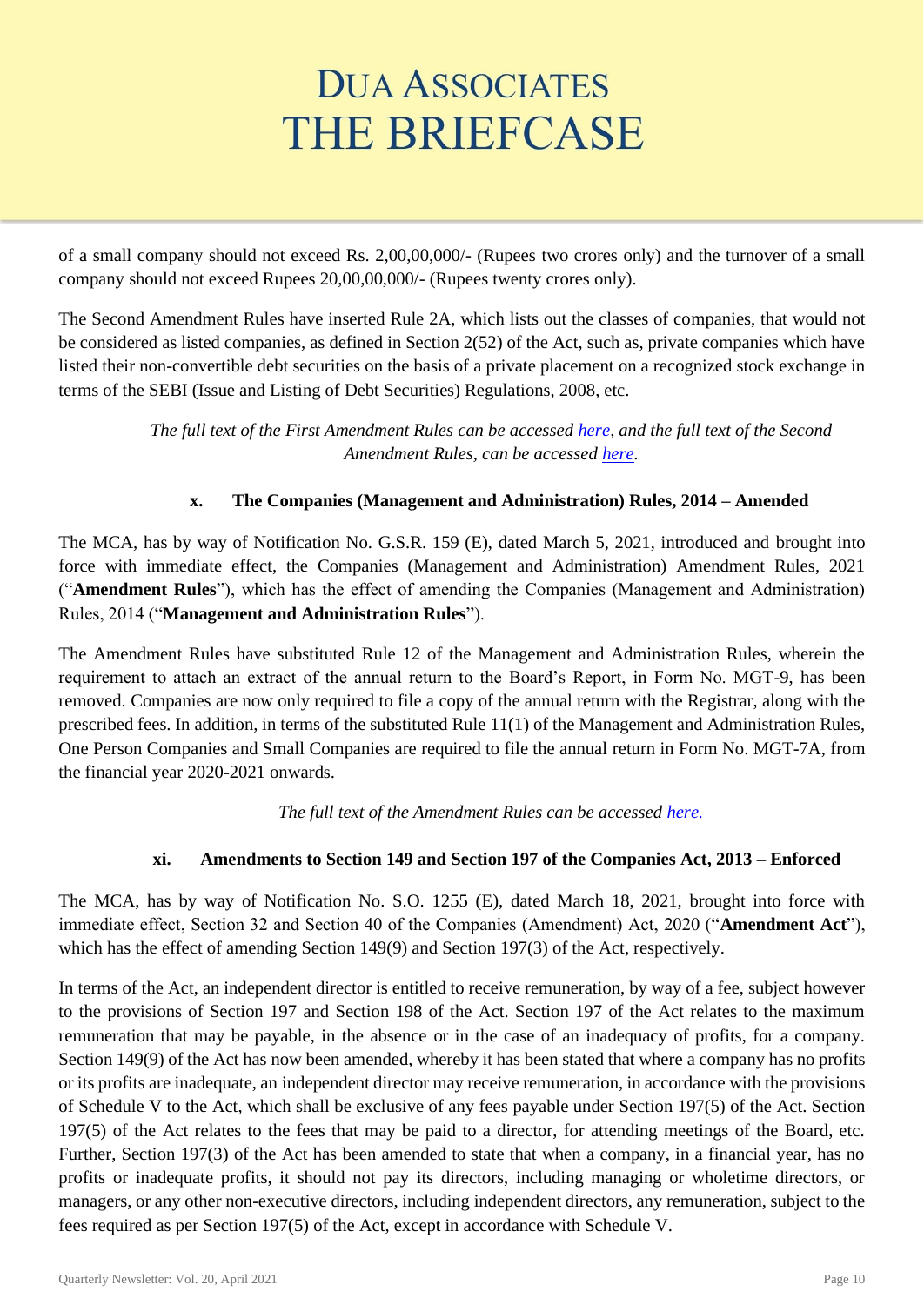In addition to the above, consequent changes have been made to Schedule V to the Act.

*The full text of the Notification and the Amendment Act can be accessed [here](http://www.egazette.nic.in/WriteReadData/2021/225990.pdf) an[d here,](http://www.egazette.nic.in/WriteReadData/2020/222070.pdf) respectively.*

## **III. COMPETITION**

## **i. Competition Commission of India dismisses case of leveraging against Google in India**

The Competition Commission of India ("**CCI**") has dismissed allegations of abuse of dominance against internet major Google in relation to alleged leveraging of its dominance position in the E-mail services market to enter/strengthen its position in the video conferencing application market in India.

In a case filed by a law student, it was alleged that Google is dominant in the E-mail services market in India through its email service "Gmail". It was alleged that Google has leveraged its dominance to enter into or strengthen its position in the specialized video conference ("**VC**") market by incorporating its VC service ("**Google Meet**") into the email services. Such conduct was alleged as violation of Section 4(2)(e) of the Competition Act, 2002 ("**Act**").

The CCI noted that regardless of the dominance of Google in the primary market, its conduct does not appear to be in violation of Section 4(2)(e) of the Act on account of mere integration of the VC facility in the email service. Consumers are not forced to use the VC facility and can use any other competing VC services of their choice. Further, to use the Google VC service, the user need not be a user of Gmail services either. Thus, as Google Meet is available as an independent app outside the Gmail ecosystem also, the CCI held that the conduct cannot be held to be an abuse.

*The full text of the order can be accessed [here.](https://www.cci.gov.in/sites/default/files/39-of-2020.pdf)*

## **ii. CCI dismisses case of alleged abuse of dominance by General Insurance Corporation of India ("GIC")**

The CCI has dismissed a case of alleged abuse of dominance by state-owned reinsurer GIC. The case was filed by Automotive Tyre Manufacturers Association, alleging that the excessive increase of reinsurance premiums by GIC has resulted in increased premium payout by the members of the association to their insurers. Such allegedly arbitrary and exorbitant increase in prices by GIC was stated by the informant to be in violation of Section 4(2) of the Act.

It was also alleged that GIC has directed insurance companies to exclude coverage for infectious/contagious diseases from all continuing insurance policies. Failure to do so on part of the insurance companies would result in GIC waiving its reinsurance coverage. This 'take it or leave it' practice of GIC was alleged to be 'refusal to deal' under the provisions of Section 3(4)(d) of the Act.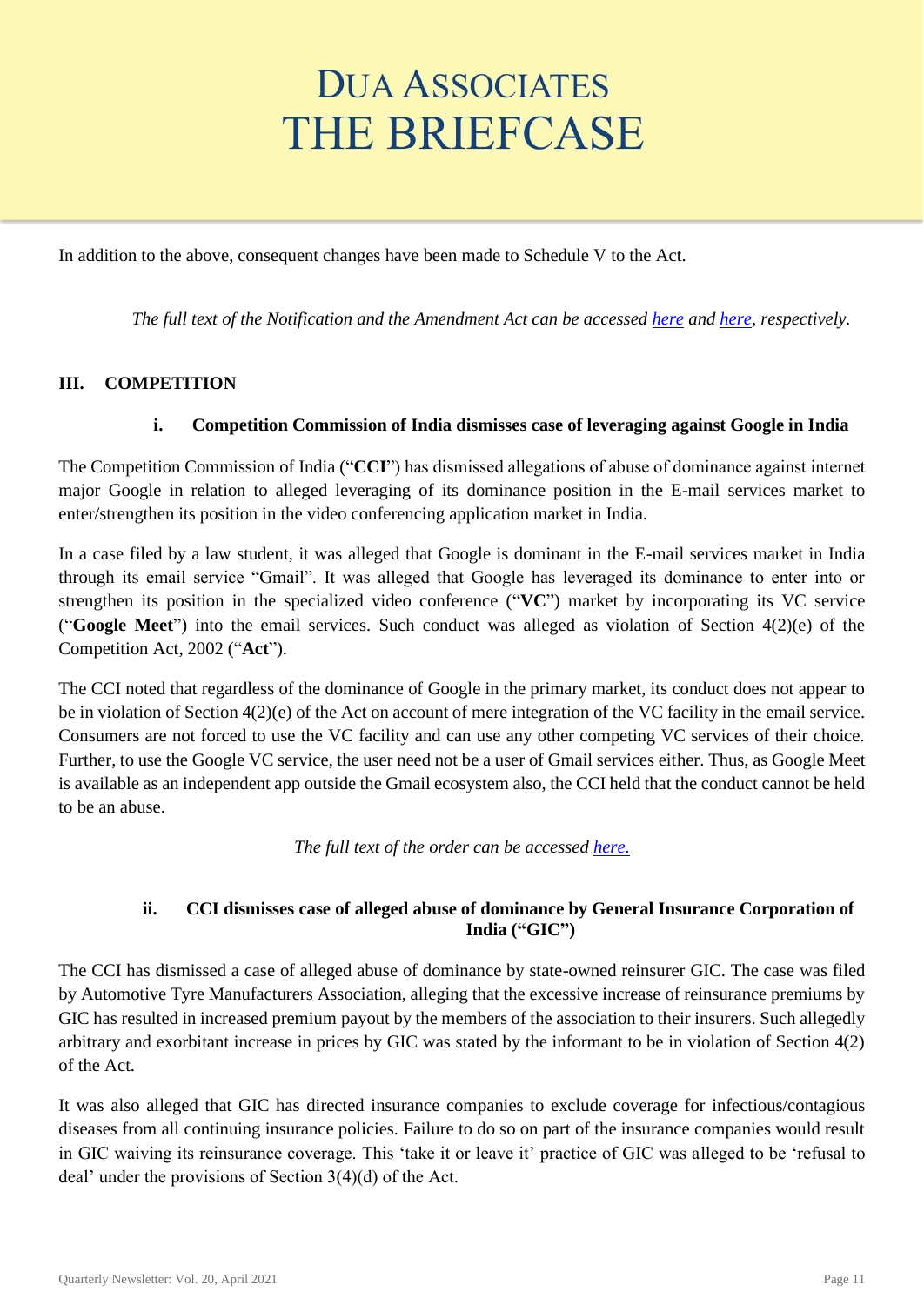The CCI held that setting of premium rates for reinsurance polices would be based on many factors and without proper evidence being furnished, the allegations of 'excessive pricing / unfair pricing' cannot be analysed.

The CCI also noted that the refusal of GIC to offer reinsurance to policies involving indemnity against contagious diseases is a commercial decision of GIC and does not prevent insurers from offering policies for such contingencies. As such the conduct of GIC cannot be held as violative of Section 3(4)(d) of the Act.

# *The full text of the order can be accessed [here.](https://www.cci.gov.in/sites/default/files/21-of-2020.pdf)*

# **iii. CCI closes case of cartelization in procurement of surgical disposal items by AIIMS**

The CCI has closed a case of alleged cartelization by two bidders in procurement / tender for purchase of surgical disposal items on two-year contract basis by All India Institute of Medical Studies (**AIIMS**). The alleged cartel members were Romsons Scientific & Surgical Industrial Pvt. Ltd. and BSN Medical Pvt. Ltd.

For a tender for procurement of surgical items in 2016, it was noticed by AIIMS that Romsons and BSN had quoted identical prices upto last two decimals. It was noted by the CCI that the two firms were located in different areas of the country and had vastly different costs, including transportation and procurement costs, etc. As such, identical prices indicated collusion between the two firms. A detailed investigation was ordered by the CCI based on its own research.

The investigation by the Director General concluded that quoting of price for the tendered items in two different patterns (OP-1 quoting rate per box and OP-2 quoting rate per piece) appeared to be a pre-decided strategy to win the bid and consequently to share the quantity. The investigation opined that input factors of both the OPs were so varied that the question of identical prices did not arise. Accordingly, the investigation concluded that OP-1 and OP-2 colluded and acted in contravention of provisions of Section 3(3)(a) and Section 3(3)(d) read with Section 3(1) of the Act.

While analysing the Director General's investigation report, the CCI noted that mere price parallelism is not enough to establish a contravention of the Act. The CCI concluded that apart from analysing the identical prices, the investigation has not adduced any cogent evidence to establish that identical prices were the outcome of collusion amongst OP-1 and OP-2. The CCI accordingly closed the case.

# *The full text of the order can be accessed [here.](https://www.cci.gov.in/sites/default/files/SuoMoto01-2018.pdf)*

## **iv. CCI closes case of abuse of dominance against Haryana Urban Development Authority ("HUDA")**

The CCI has closed a case of alleged abuse of dominance against HUDA in relation to sale/allotment of institutional plots in Gurgaon, Haryana. The case was filed by an association of plot owners who had been sold institutional plots on free hold basis in Gurgaon by HUDA. However, it was alleged that when the allottees approached HUDA for execution of conveyance deeds, HUDA allegedly imposed additional illegal terms and conditions for execution of conveyance/ sale deed in favour of the allottees. It was stated that HUDA imposed an ex-facie illegal and void condition manipulating the terms and conditions of the allotment which was contrary to the statutory provisions, thereby restricting the rights of the allottees to further sell, mortgage, lease out the plots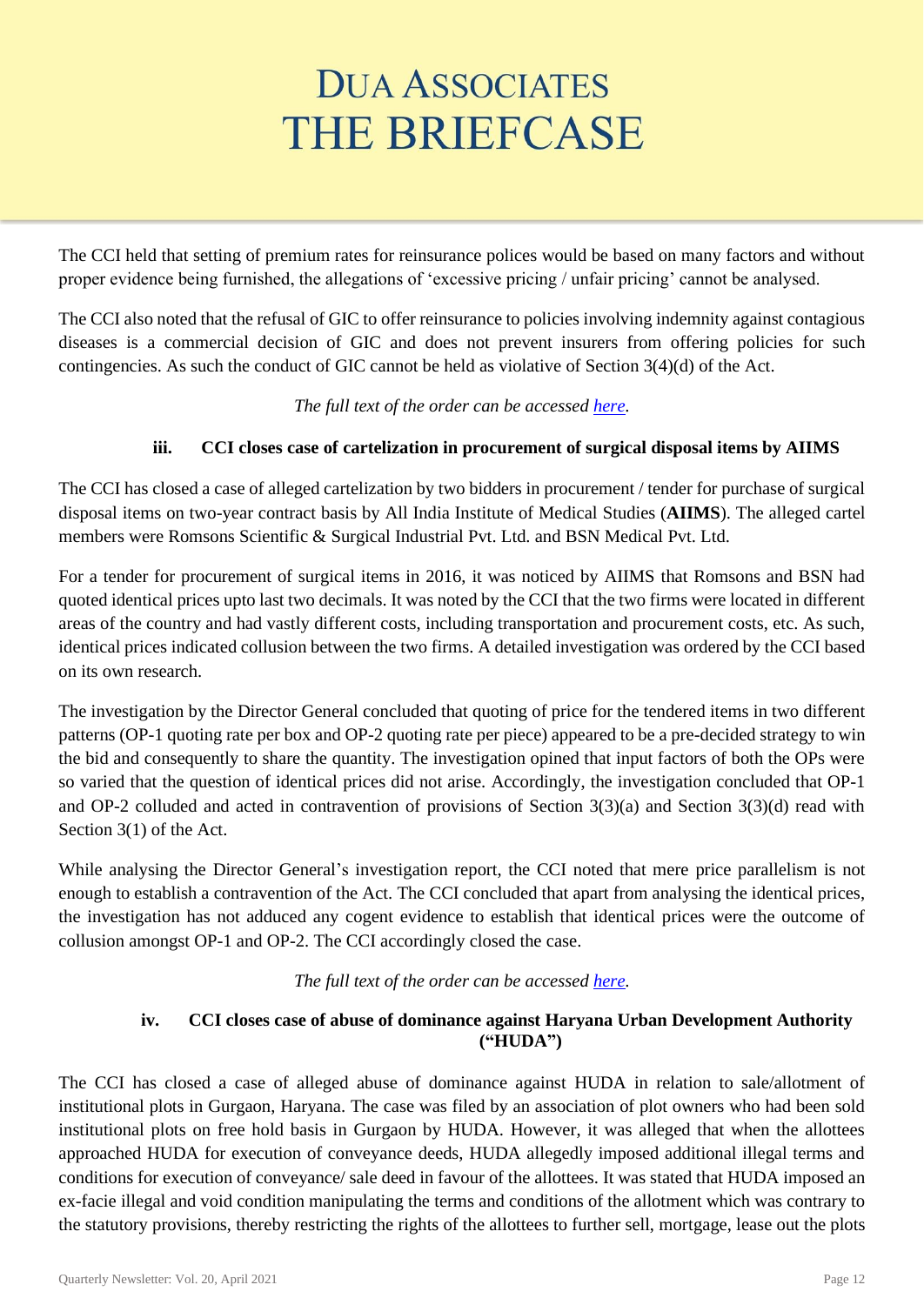purchased and buildings constructed by them, allegedly in violation of the provisions of Sections 4(2)(b), 4(2)(c),  $4(2)(d)$  and  $4(2)(e)$  read with Section  $4(1)$  of the Act.

The investigation concluded that HUDA is dominant in the 'market for provision of services for development and sale of institutional plots in the State of Haryana' and enjoyed a 78% market share.

The investigation also concluded that imposition of certain conditions by HUDA in the conveyance deeds which are drawn from statutory framework did not put any absolute restriction on transfer of institutional plots and were neither unfair nor discriminatory in terms of Section 4 of the Act. However, the restriction on transfer of institutional plots by allottees was deemed unfair and abusive conduct by HUDA.

The CCI agreed with the findings of the investigation in relation to relevant market and assessment of dominance of HUDA. However, on the issue of abuse, the CCI disagreed with the investigation report.

It was noted that the purpose of allotment of institutional plots, in the facts and circumstances of the present case, was not to allow the allottees to transfer them subsequently, with a view to earn profits out of the same. The plots have been statutorily barred from alienation/transfer by allottees as such plots have been earmarked for a specific institutional purpose.

The CCI also noted that, post the final hearing in the matter, HUDA had permitted transfer of ownership of institutional plots, by specifying certain conditions therein. Consequently, the CCI closed the case.

*The full text of the order can be accessed [here.](https://www.cci.gov.in/sites/default/files/94-of-2016.pdf)*

# **v. CCI approves minority investment of Total SE into Adani Green Energy Limited ("AGEL")**

The CCI has unconditionally approved the acquisition of minority shareholding in AGEL by Total SE through its wholly owned subsidiary Total Renewables SAS.

Total SE is the ultimate parent entity in the Total Group. Total SE (along with its subsidiaries and affiliates) ("**Total Group**") is an international integrated energy producer with operations in every sector of the oil and gas industry. Total Group is also involved in the renewable energy and power generation sectors.

AGEL is a public listed company incorporated in India. AGEL is engaged in power generation through renewable energy in India (i.e., through solar and wind energy). AGEL is also engaged in the business of development of solar parks.

The percentage of shareholding being acquired has not been specified. The CCI has approved the said combination as per the information available on the website of the CCI. The detailed order of the CCI is yet to be made public.

*The summary of the notice can be accessed [here.](https://www.cci.gov.in/sites/default/files/notice_order_summary_doc/SummaryC-2020-12-800.pdf)*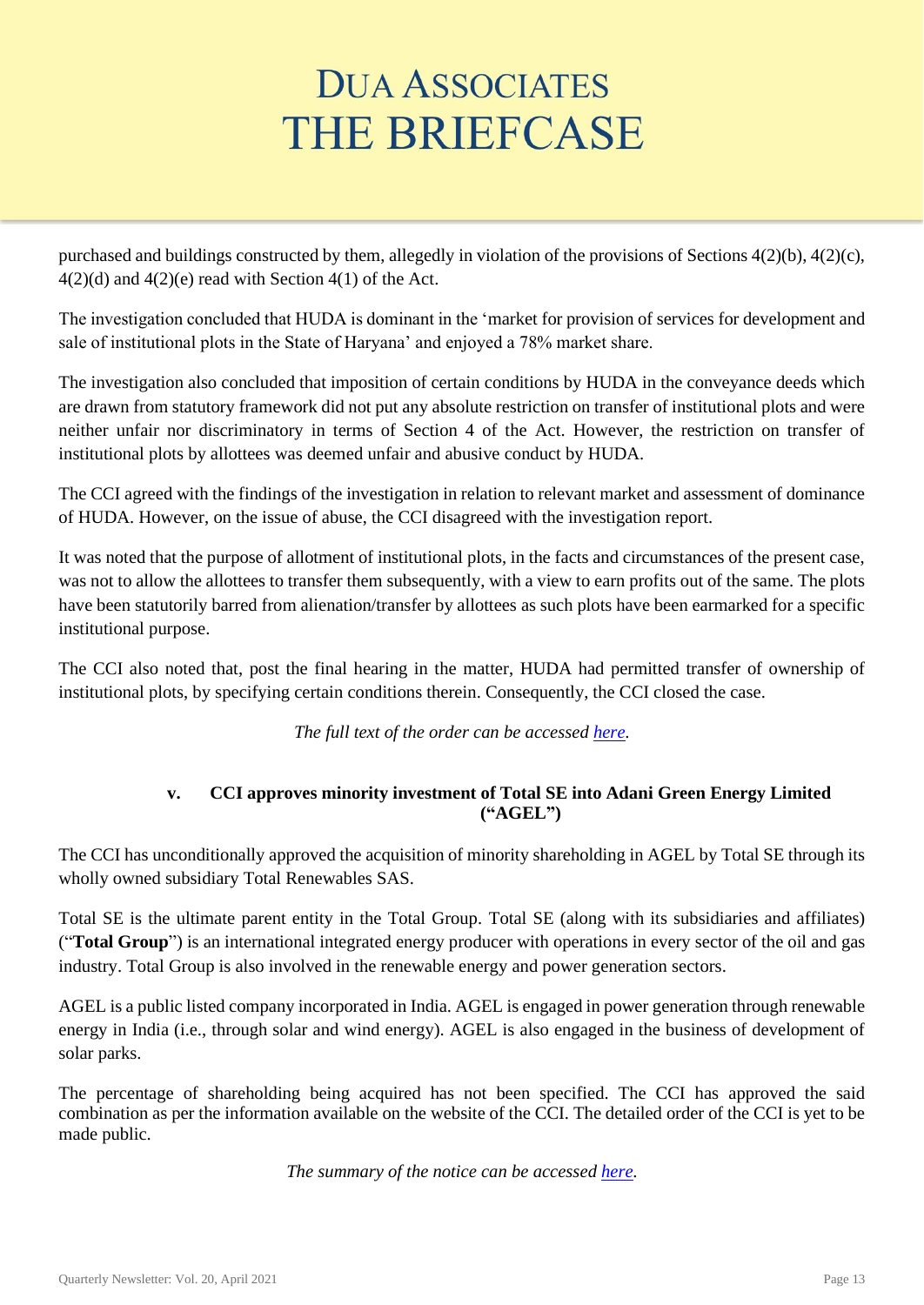## **vi. CCI India penalizes publishers' and booksellers' association for cartelisation**

The CCI has penalized the Federation of Publishers' and Booksellers' Associations in India ("**FPBAI**") for cartelization in restricting discounts to be provided to Indian subscribers of print journals and e-resources.

The case was filed by a subscription agent engaged in the business of procuring various foreign and Indian journals from national and international publishers and supplying the same to its clients in India.

It was alleged that FPBAI issued directions to its members who deal in print journals and e-resources, to not give discounts on the publishers' prices to the Indian subscribers. It was also alleged that FPBAI threatened to take coercive actions against those members who failed to comply with its such directions by expelling them from FPBAI.

The detailed investigation revealed that FPBAI indirectly determined sale prices of books, journals, etc., sold by FPBAI members which is in contravention of the provisions of Section 3 (3) (a) read with Section 3 (1) of the Act. FPBAI also prohibited its members from participating in advertisements in certain cases in violation of Section 3(3)(b) of the Act.

The CCI noted that FPBAI issued circulars and memorandums to its members to refrain from participating in tenders/advertisements which did not comply with FPBAI's rules. The CCI held that such advisories were not recommendatory but coercive in nature.

Such conduct was held violative of Section 3(3)(a) and Section 3(3)(b) of the Act. A penalty of INR 2,00,000/on FPBAI as well as INR 1,00,000/- each on its two office bearers was imposed by the CCI.

*The full text of the order can be accessed [here.](https://www.cci.gov.in/sites/default/files/33-of-2019_0.pdf)*

## **vii. CCI closes case of cartelization in airlines industry**

The CCI has closed an investigation into alleged cartelization against airlines including Jet Airways (including Jet Lite), Indigo, Spice Jet, Go Air and Air India. The case emanated upon receipt of a letter dated January 31, 2014 from Lok Sabha Secretariat with a request to examine whether there is any evidence of cartelization in the airlines sector.

Preliminary research from analysis of four sample major routes indicated that airlines were maintaining some degree of stability in their market shares in both lean and peak seasons during the examined period. Further, almost similar cost structure of the airlines also appeared to facilitate collusion on price to be charged in contrast to differentiated cost structure, where low-cost firms usually compete with high-cost firms on prices to capture greater market share. Also, it was observed that despite differences in base fares and airlines fuel surcharge, the end fares charged by all the airlines for tickets, were almost similar.

However, the detailed investigation found that the monthly market shares of each of the five airlines on all the four sectors during the given period as well as annually had been fluctuating, at times by significant margins, and that the pattern of market share did not indicate any linkage between two or more airlines. The investigation further noted that had there been any cartelization amongst the airlines, the respective cartel members would have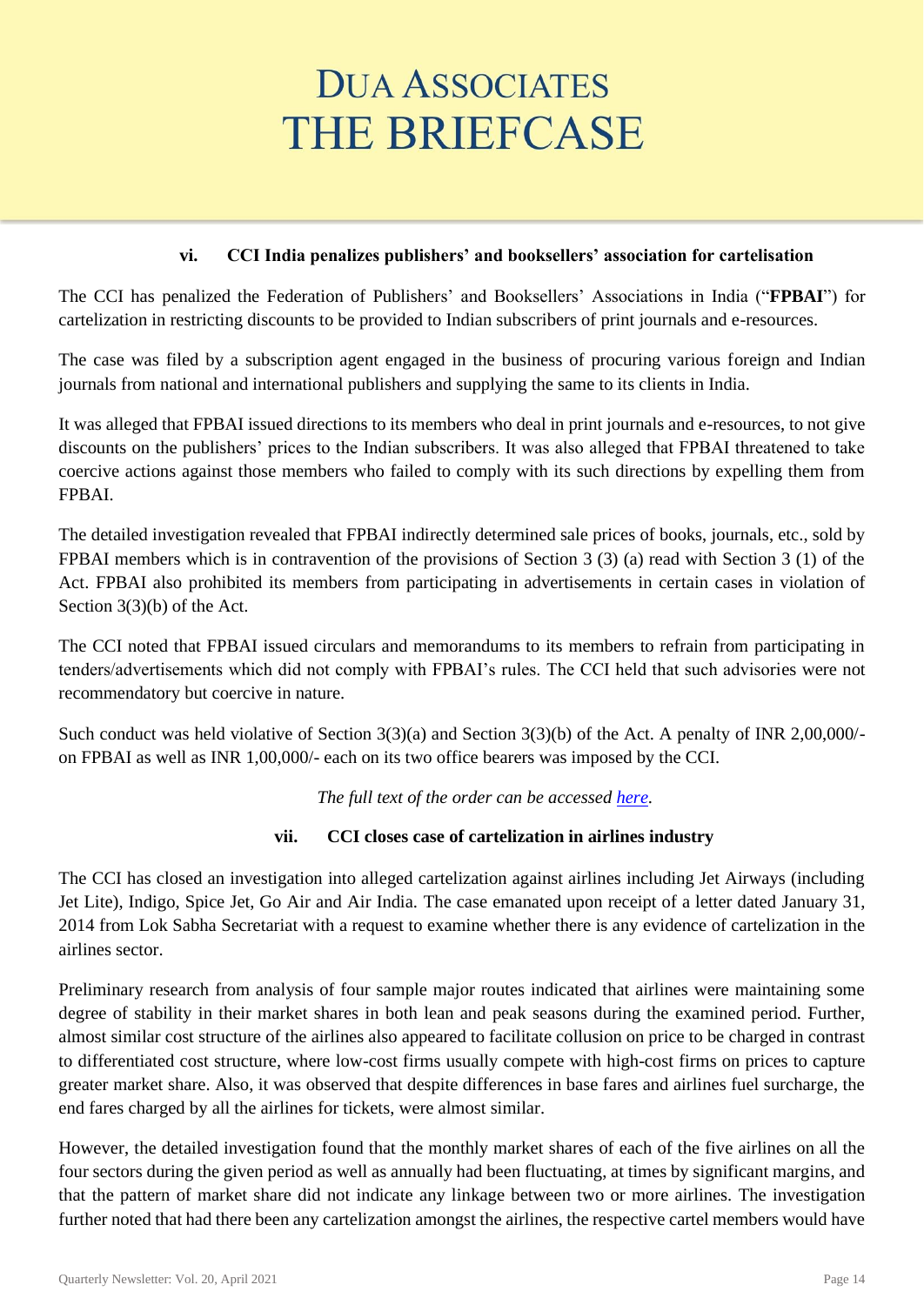maintained stability in their relative market shares. However, no such behavior of maintaining stable market share was noticed by the DG during the analyzed periods. The investigation also showed that even though price parallelism existed in the industry, there was no evidence of collusion between the airlines.

The CCI noted that parallel conduct is actionable under the Act only when the adaptation to the market conditions is not done independently and is attributable to information exchanged between the competitors or through some other collusive conduct, the object of which is to influence the market. In the present case, no exchange of communication between the airlines could be established. The case has been closed accordingly.

## *The full text of the order can be accessed [here.](https://www.cci.gov.in/sites/default/files/03-of-2015.pdf)*

# **viii. CCI approves acquisition of additional minority shareholding in Ecom Express Private Limited by CDC Group, plc.**

The CCI has unconditionally approved the acquisition of minority shareholding of 2.78% in Ecom by CDC.

Prior to the transaction, CDC already held certain stake in Ecom and as a result of proposed combination its shareholding in Ecom will increase to 9.81%. CDC already holds the right of representation on the board of directors of Ecom. Additionally, no action can be taken by Ecom without prior consent of CDC in respect of certain reserved matters. The proposed combination did not envisage acquisition of any additional rights relating to the management and affairs of Ecom by CDC.

The CCI held that activities of CDC and Ecom do not exhibit horizontal or vertical overlap and that although portfolio entities of CDC have availed certain services of Ecom but the nature and volume of interfaces is not significant. Moreover, as a result of the proposed combination, CDC is not acquiring any additional rights relating to the management and affairs of Ecom. The CCI has accordingly approved the proposed combination.

*The full text of the order can be accessed [here.](https://www.cci.gov.in/sites/default/files/Notice_order_document/Order-808.pdf)*

# **ix. CCI initiates investigation against Whatsapp for latest privacy policy**

The CCI has issued a *suo-moto* investigation against messaging service Whatsapp, Inc. for alleged abuse of dominance in relation to its recently updated privacy policy in relation to data-sharing between Whatsapp and Facebook.

The CCI considered that Whastapp is *prima-facie* dominant in the market for over-the-top messaging apps through smartphones in India. The CCI considered that unlike previous policy updates of Whatsapp, the latest update does not provide the consumers with an option to reject the policy. Instead, users who choose to reject the policy shall be prevented from using Whatsapp from May 15, 2021. The CCI noted that consent to sharing and integration of user data with other Facebook companies for a range of purposes including marketing and advertising, has been made a precondition for availing WhatsApp service.

The CCI was of the *prima-facie* opinion that the 'take-it-or-leave-it' nature of privacy policy and terms of service of WhatsApp and the information sharing stipulations mentioned therein, merit a detailed investigation in view of the market position and market power enjoyed by WhatsApp. The CCI has ordered an investigation against Whatsapp for abuse of dominant position.

*The full text of the order can be accessed [here](https://www.cci.gov.in/sites/default/files/SM01of2021_0.pdf)*.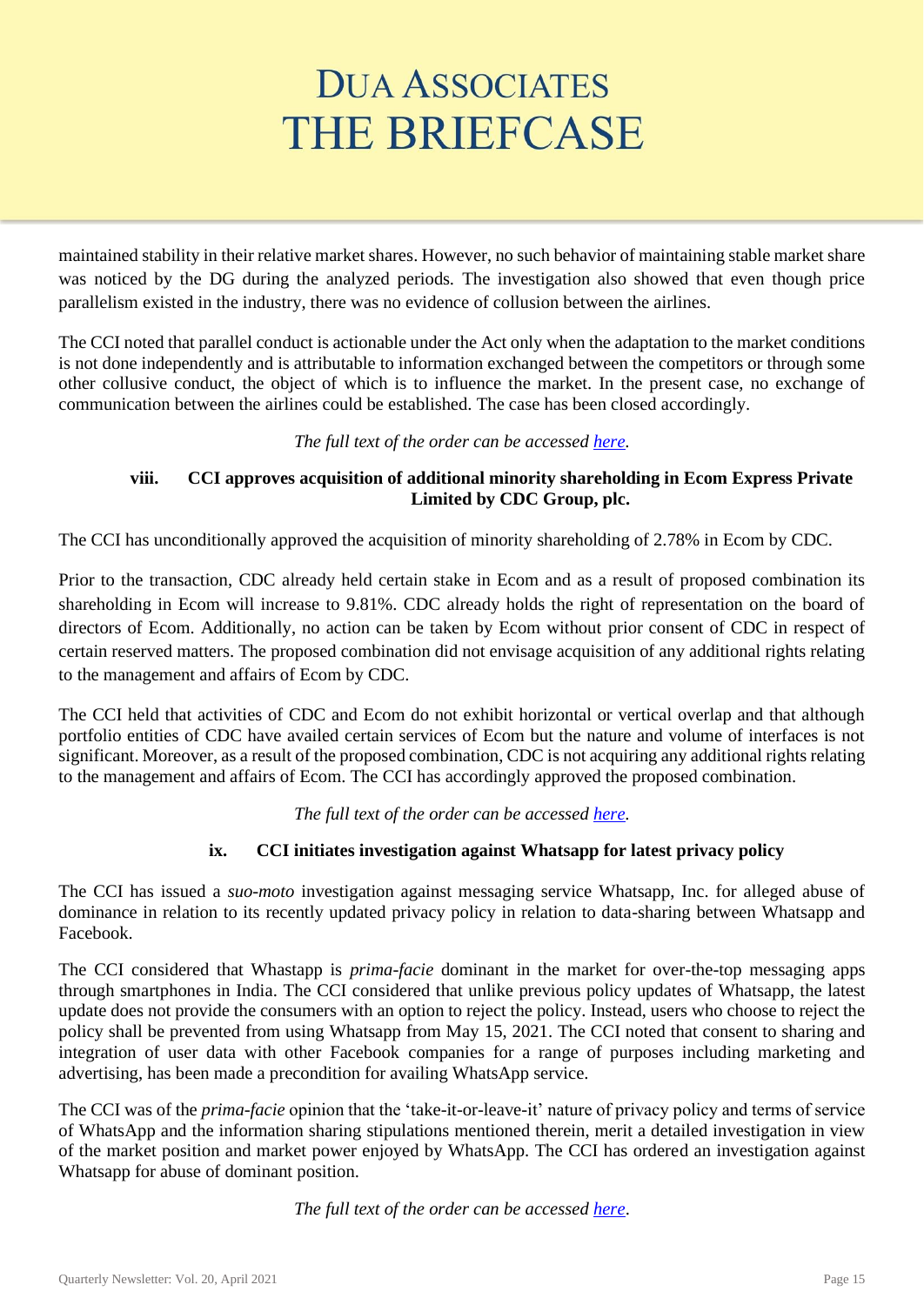## **x. CCI imposes penalty on sewing-machine suppliers for cartelisation**

The CCI has imposed a penalty on three suppliers of sewing machine of brand 'Usha' for cartelisation in a tender for procurement of sewing machines issued by Pune Zilla Parishad ("**PZP**"). The sewing machines were meant to be distributed to backward sections of the society.

It was alleged that in a tender issued by PZP in 2015 for procurement of the machines, the three OPs, viz., M/s Klassy Computers, M/s Nayan Agencies, and M/s Jawahar Brothers, had submitted identical bids and they also agreed as to who will submit the lowest bid and determined the common norms to calculate prices and terms of the bids. Further, the price quoted by the OPs was almost double the Maximum Retail Price ("**MRP**") of the same machine marketed and distributed by the manufacturer in the open market.

The detailed investigation report revealed that the OPs were in active collusion and there was meeting of minds between them and thereby, they have violated the provisions of Section 3(3)(d) read with Section 3(1) of the Act. Further, individuals of the OPs were found to be responsible under Section 48 of the Act for their conduct.

The CCI noted that the three OPs had essentially submitted cover-bids for each other where the bids were submitted from a single computer. Klassy Computers had submitted bids from its own account in the name of the other two bidders, and the bids quoted very extremely close to each other. The analysis of the call data records revealed that the management of the companies were in touch with each other.

In light of the above findings, the CCI held that the bidders had indulged in bid-rigging in violation of Section 3(3)(d) of the Act. A penalty of INR 10,00,000/- has been imposed on each of the three bidders. Further, a penalty of Rs. 10,000/- (Rs. Ten Thousand only) has also been imposed upon each of the individuals of Jawahar Brothers as identified by the DG in terms of the provisions of Section 48 of the Act

*The full text of the order can be accessed [here.](https://www.cci.gov.in/sites/default/files/90-of-2016.pdf)*

# **IV. INSOLVENCY & BANKRUPTCY**

# **A. REGULATORY UPDATES**

## **i. Insolvency and Bankruptcy Board of India (Insolvency Resolution Process for Corporate Persons) (Amendment) Regulations, 2021 – Amendment**

The Insolvency and Bankruptcy Board of India ("**Board**") *vide* its gazette notification dated March 15, 2021 bearing no. No. IBBI/2020-21/GN/REG070 has published the Insolvency and Bankruptcy Board of India (Insolvency Resolution Process for Corporate Persons) (Amendment) Regulations, 2021 ("**Amendment CIRP**") to amend the Insolvency and Bankruptcy Board of India (Insolvency Resolution Process for Corporate Persons) Regulations, 2016 by *inter alia* insertion/substitution of the following regulations:

- Regulation 12A By virtue of this newly inserted Regulation, every Creditor is required to update its claim as and when the claim is satisfied, either partly or fully, from any source in any manner, after the insolvency commencement date.
- Regulation 40B (1A) Prior to the insertion of Regulation 40B(1A) by virtue of the Amendment CIRP, Regulation 40B of the CIRP Regulations required an interim resolution professional ("**IRP**") / resolution professional ("**RP**") to file a set of forms (CIRP 1 to CIRP 6) within 7 (seven) days of completion of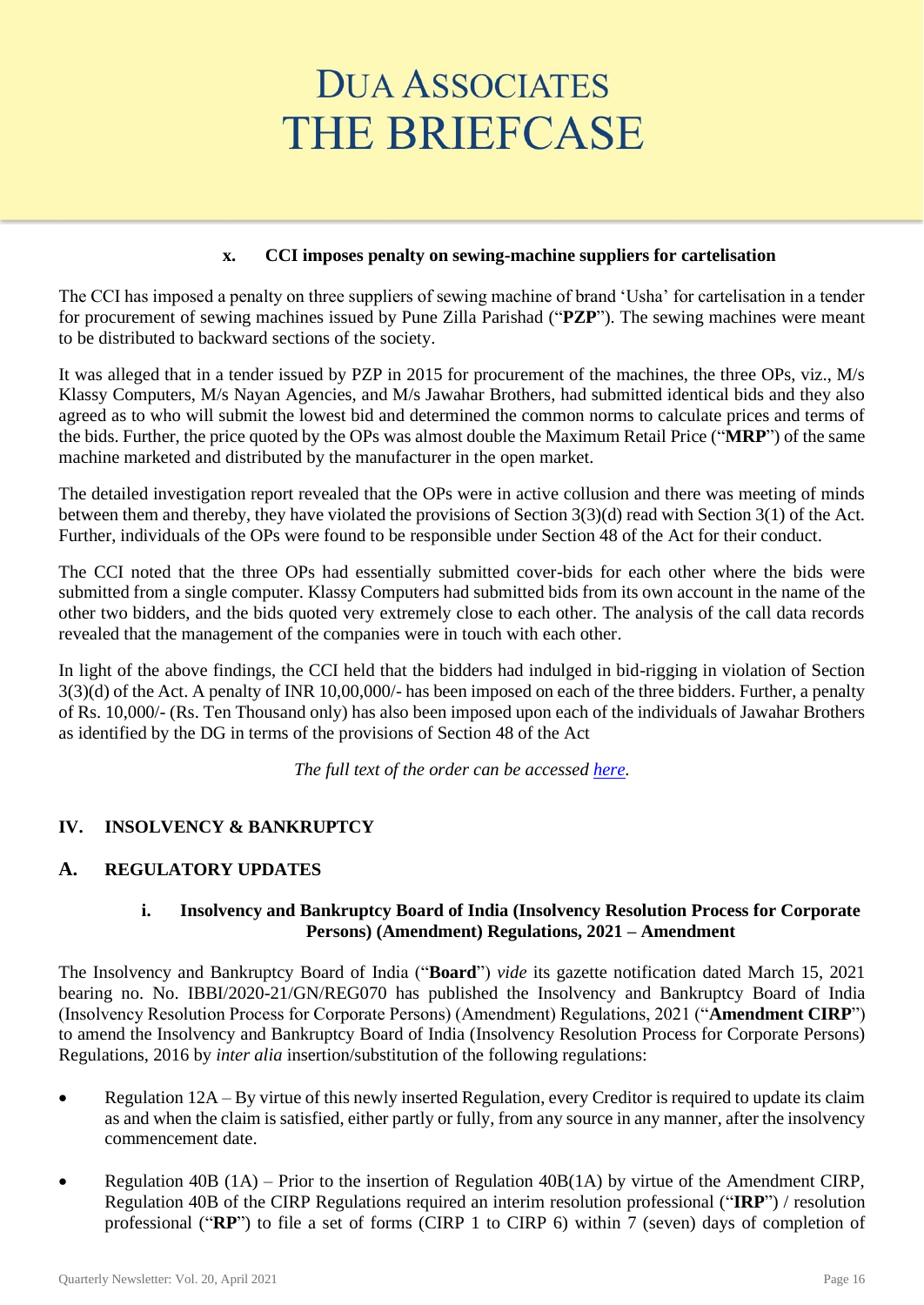specific activities to enable monitoring progress of CIRP. This implied that a Form (CIRP 1 to CIRP 6) would not be filed until the related activity is completed. This made monitoring of progress difficult. Regulation 40B(1A) of the Amendment CIRP requires filing of Form CIRP 7 for each activity described in column (2) of the table therein, which have not been completed within the date specified therein, within 3 (three) days of the said date. Regulation 40B(1A) further requires Form CIRP 7 to be continued to be filed every 30 (thirty) days, until the said activity remains incomplete. Certain guidelines in this regard have been published by the Board on March 18, 2021 which can be accessed *[here](https://ibbi.gov.in/uploads/legalframwork/a763e90e0d3702df78bd15e5947c44fb.pdf)*.

Form-C of the Schedule to the CIRP Regulations which provides the format for submission of claim by Financial Creditor has been substituted.

The afore-mentioned insertions and substitutions are applicable to the corporate insolvency resolution process that are ongoing and commencing on or after the date of commencement of the Amendment CIRP i.e., March 15, 2021.

*The full text of the notification can be accessed [here.](https://ibbi.gov.in/uploads/legalframwork/32795d31dcbe1c6f81318044a753bd71.pdf)*

## **ii. The Insolvency and Bankruptcy Board of India (Liquidation Process) (Amendment) Regulations, 2021 - Amendment**

The Board *vide* its gazette notification dated March 04, 2021 bearing no. IBBI/2020-21/GN/REG069 has published the Insolvency and Bankruptcy Board of India (Liquidation Process) (Amendment) Regulations, 2021 to amend the Insolvency and Bankruptcy Board of India (Liquidation Process) Regulations, 2016 by *inter alia* inserting/substituting the following regulations:

- Regulation 31 (2) has been substituted thereby requiring the liquidator to file the list of stakeholders with the Adjudicating Authority within 45 (forty-five) days from the last date for receipt of the claims.
- Regulation 31 (5) (d) has been inserted which requires the liquidator to file the list of stakeholders on the electronic platform of the Board for dissemination on its website. The purpose of this requirement is to improve transparency and to enable stakeholders to ascertain the details of their claims at a central platform.

Pursuant to the above amendments, the Board has made available an electronic platform at **www.ibbi.gov.in** for filing of list of stakeholders as well as updating it thereof. As the liquidator prepares the list of stakeholders after verification of every claim as on the liquidation commencement date, the platform permits multiple filings by the liquidator as and when the list of stakeholders is updated by him. The format of list of stakeholders has been finalized by the Board in consultation with insolvency professional agencies and has been published *vide* Circular No. *IBBI/LIQ/40/2021* dated March 04, 2021 which can be accessed *[here](https://ibbi.gov.in/uploads/legalframwork/5457f159db9f13f9b59e818fe08e3de9.pdf)*. All insolvency professionals have been advised to file the list of stakeholders in the same format. Further, the Circular directs all insolvency professionals to file the list of stakeholders of the respective corporate debtor under liquidation and modification thereof, in the aforesaid format, within three days of the preparation of the list or modification thereof, as the case may be. The filings due as on the date of circular are required to be filed within 15 (fifteen) days of the circular, i.e., within 15 (fifteen) days from March 04, 2021.

These amendments and the requirements therein are applicable to every liquidation process ongoing as on the date of notification of Insolvency and Bankruptcy Board of India (Liquidation Process) (Amendment) Regulations, 2021, and commencing on or after the said date, i.e., March 04, 2021.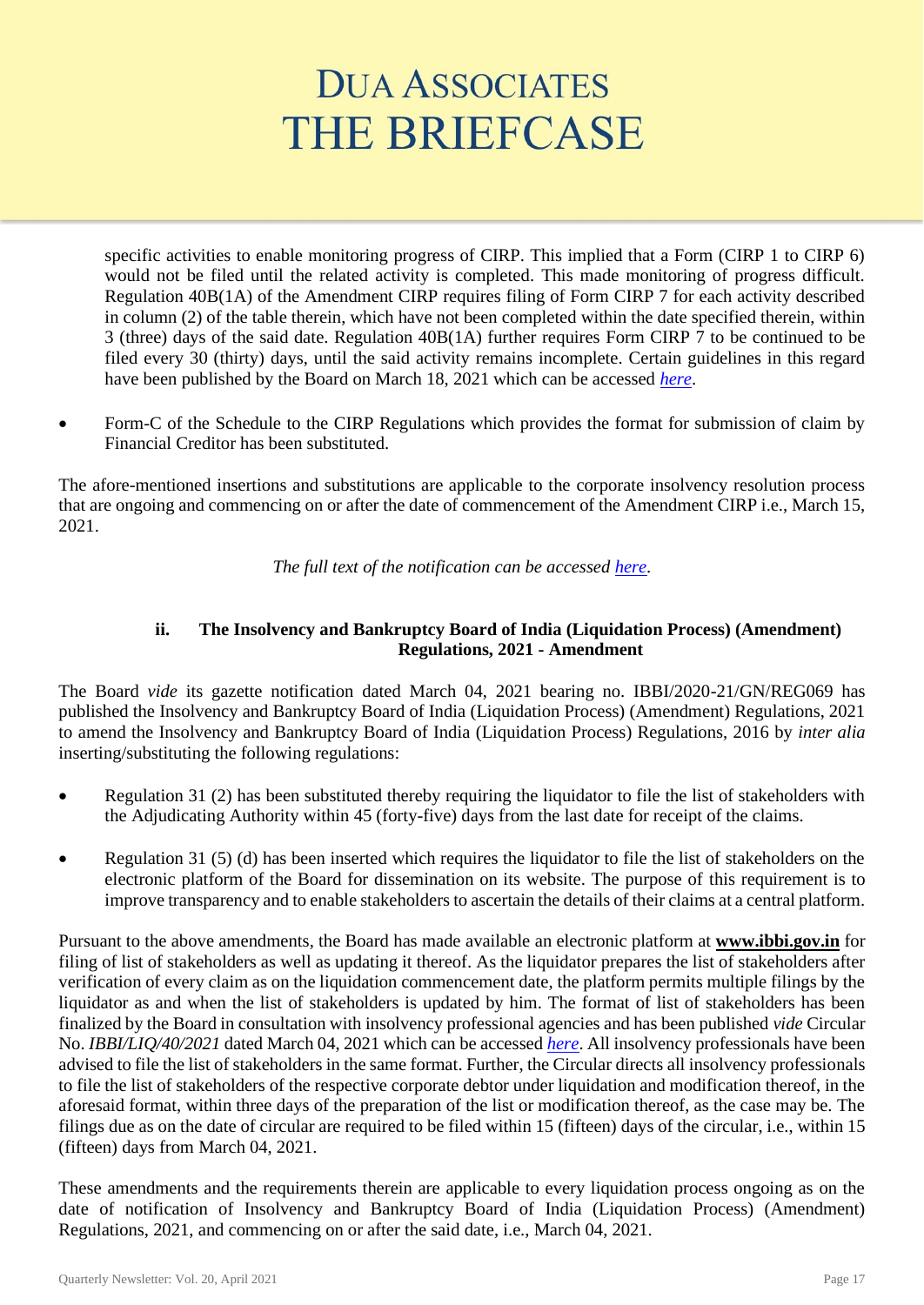#### *The full text of the notification can be accessed [here.](https://ibbi.gov.in/uploads/legalframwork/2a0408cf690dc73b21a2faa8805281fe.pdf)*

## **iii. Insolvency and Bankruptcy Board of India (Model Bye- Laws and Governing Board of Insolvency Professional Agencies) (Amendment) Regulations, 2021**

The Board *vide* its gazette notification dated January 14, 2021 bearing no. IBBI/2020-21/GN/REG068 has published the Insolvency and Bankruptcy Board of India (Model Bye- Laws and Governing Board of Insolvency Professional Agencies) (Amendment) Regulations, 2021 to amend the Insolvency and Bankruptcy Board of India (Model Bye- Laws and Governing Board of Insolvency Professional Agencies) Regulations, 2016 by *inter alia* inserting/substituting the following regulations:

- Sub-regulation 4A has been inserted under Regulation 5 which requires that the shareholder director should satisfy the eligibility norms, including experience and qualifications, as decided by the Governing Board.
- Clause (b) of Sub-regulation (6) has been substituted under Regulation 5 which requires that an independent director shall be an individual who has expertise in the field of finance, law, economics, accountancy, valuation, management or insolvency. Prior to the amendment, the expertise of the independent director was limited to the field of finance, law, management or insolvency.
- Sub-regulation 14 has been inserted under Regulation 5 which mandatorily requires the director to disclose any order of any authority that affects his character or reputation, to the insolvency professional agency within one week of the issuance of any order appointing him as the director. This order shall be placed on the website of the insolvency professional agency. Further, the director shall forthwith cease to be a director of the insolvency professional agency where the order disqualifies him to be a director of a company.
- Regulation 6 has been inserted requiring the Governing Board to evaluate its performance in a financial year within three months of the closure of the year and the insolvency professional agency is required to publish the self-evaluation report on its website.
- Regulation 7 has been inserted which requires the Insolvency Professional Agency to designate or appoint a Compliance Officer who shall be responsible for ensuring compliance with the provisions of the Insolvency and Bankruptcy Code, 2016 ('**IBC**') and regulations, circulars, guidelines, and directions issued thereunder. The Compliance Officer is required to submit a compliance certificate to the Board annually verifying that the insolvency professional agency has complied with the provisions of the IBC and regulations, circulars, guidelines, and directions issued thereunder. In case of non-compliance, the Compliance Officer is immediately and independently required to report the same to the Board. The appointment or removal of the Compliance Officer can be done by the Governing Board only by means of a resolution passed in its meeting.

The afore-mentioned insertions and substitutions are applicable to the corporate insolvency resolution process that are ongoing and commencing on or after the date of commencement of the aforesaid amendment i.e., January 14, 2021.

*The full text of the notification can be accessed [here.](https://ibbi.gov.in/uploads/legalframwork/d4ee22fc271516082e29f7c93d39c4b3.pdf)*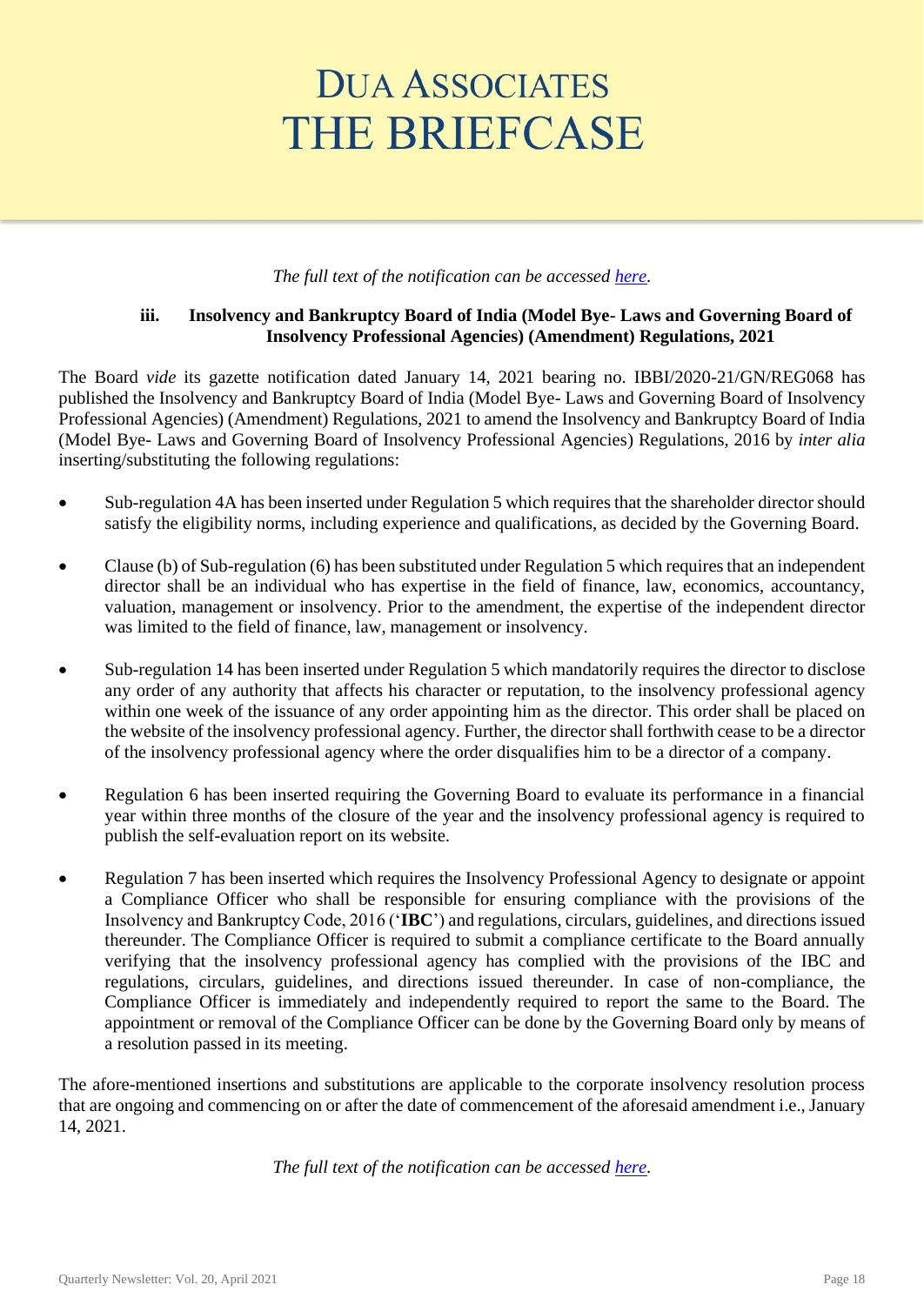### **iv. Format for Providing a Copy of Application for Initiation of Insolvency Resolution Process of Personal Guarantors as mandated under Rule 9 of the Insolvency and Bankruptcy (Application to Adjudicating Authority for Insolvency Resolution Process for Personal Guarantors to Corporate Debtors) Rules, 2019**

Rule 9 of the Insolvency and Bankruptcy (Application to Adjudicating Authority for Insolvency Resolution Process for Personal Guarantors to Corporate Debtors) Rules, 2019 mandates an applicant to provide a copy of the application filed under Section 94(1) or Section 95(1) of the IBC for initiation of insolvency resolution process of a personal guarantor to a corporate debtor to the Board.

The Board *vide* its Circular dated February 02, 2021 bearing No. IBBI/II/39/2021 has made available a facility on its website at **https://ibbi.gov.in/intimation-applications/iaaa-personal-one** for providing a copy of the application filed by an Applicant online to the Board. Further, the format for submission of the application for the initiation of insolvency resolution process of Personal Guarantors has been provided at Annexure-A of the Circular. A step-by-step guide for submission of the application is also made available at Annexure-B of the Circular. The Applicant receives an acknowledgment after submitting the application online. The Circular encourages all applicants to avail this facility.

*The full text of the Circular can be accessed [here](https://ibbi.gov.in/uploads/legalframwork/8d38ca4dc37264636b22daa2a3c637ba.pdf)*.

## **v. Securities and Exchange Board of India (Listing Obligations and Disclosure Requirements) (Amendment) Regulations, 2021**

The Securities and Exchange Board of India ("**SEBI**") *vide* its gazette notification dated January 08, 2021 bearing No. SEBI/LAD-NRO/GN/2021/02 has published the Securities and Exchange Board of India (Listing Obligations and Disclosure Requirements) (Amendment) Regulations, 2021 ("**SEBI Amendment**") to amend the Securities and Exchange Board of India (Listing Obligations and Disclosure Requirements) Regulations, 2015 ("**Listing Regulations**") by *inter alia* insertion/substitution of the following regulations pertaining to events in relation to the CIRP of a listed corporate debtor under the IBC:

- Sub-clause (1) in Clause 16 under point A under Part A in Schedule III of the Listing Regulations is substituted wherein the listed entity is required to disclose to the stock exchange all specific features and details of the resolution plan as approved by the Adjudicating Authority under the IBC, not involving commercial secrets, including details such as (i) pre and post net-worth of the company; (ii) details of assets of the company post CIRP; (iii) details of securities continuing to be imposed on the companies' assets; (iv) other material liabilities imposed on the company; (v) detailed pre and post shareholding pattern assuming 100% conversion of convertible securities; (vi) details of funds infused in the company, creditors paid-off; (vii) additional liability on the incoming investors due to the transaction, source of such funding etc.; (viii) impact on the investor – revised P/E, RONW ratios etc.; (ix) names of the new promoters, key managerial persons(s), if any and their past experience in the business or employment. In case where promoters are companies, history of such company and names of natural persons in control; and (x) brief description of business strategy.
- Sub-clause (n) in Clause 16 under point A under Part A in Schedule III of the Listing Regulations is inserted requiring the listed entity to disclose to the stock exchange all proposed steps to be taken by the incoming investor/acquirer for achieving the minimum public shareholding (MPS).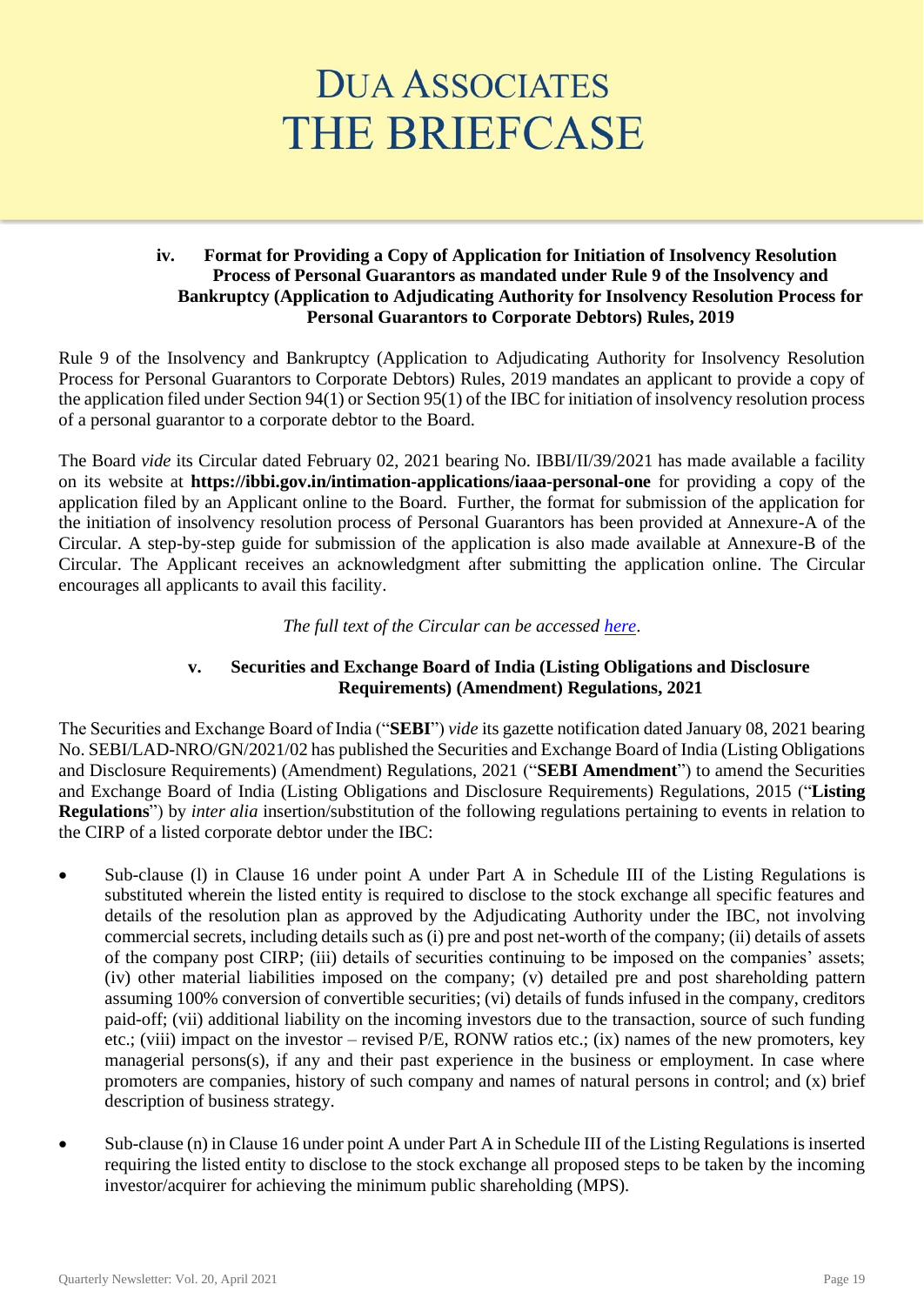- Sub-clause (o) in Clause 16 under point A under Part A in Schedule III of the Listing Regulations is inserted mandating quarterly disclosure by the listed entity of the status of achieving the MPS.
- Sub-clause (p) in Clause 16 under point A under Part A in Schedule III of the Listing Regulations is inserted requiring the listed entity to disclose the details of the delisting plans, if any approved in the resolution plan.

The afore-mentioned insertions and substitutions are applicable to all listed entities from the date of publication of the aforesaid amendment in the Official Gazette i.e., January 08, 2021.

*The full text of the notification can be accessed [here.](https://ibbi.gov.in/uploads/legalframwork/21bbf8cfb5223cf8370c8c4631508e38.pdf)*

# **B. JUDICIAL PRONOUNCEMENTS**

# **i. Arun Kumar Jagatramika v. Jindal Steel and Power Ltd. and Another**

## **[Civil Appeal No. 9664 of 2019, Hon'ble Supreme Court of India, Judgment dated March 15, 2021]**

## **Background:**

The Appellate jurisdiction of the Hon'ble Supreme Court of India had been invoked by the Appellant challenging the judgment dated October 24, 2019 of the National Company Law Appellate Tribunal ('**NCLAT**') in Company Appeal (AT) No. 221 of 2018 holding that a person who is ineligible under Section 29A of the Insolvency and Bankruptcy Code, 2016 ('**IBC**') to submit a resolution plan is also barred from proposing a scheme of compromise and arrangement under Section 230 of the Companies Act, 2013 ("**Act**"). The NCLAT had passed the judgment while hearing an appeal against an order passed by the National Company Law Tribunal ('**NCLT**') allowing an Application under Section 230 to 232 of the Act, filed by Mr. Arun Kumar Jagatramka who was a promoter of Gujarat NRE Coke Limited during the liquidation proceedings of Gujarat NRE Coke Limited.

The main contention of the Appellant before the Hon'ble Supreme Court was that Section 230 of the Act does not place any embargo on any person for the purpose of submitting a scheme and in the absence of any disqualification, the NCLAT could not have read the ineligibility under Section 29A of the IBC into Section 230 of the Act.

## **Findings of the Court:**

The Hon'ble Supreme Court after examining the legal framework, the interplay between the proposal of a scheme of compromise and arrangement under Section 230 of the Act and liquidation proceedings initiated under Chapter III of the IBC, the judicial understanding of the provisions of Sections 230 of the Act and Section 29A of the IBC, has upheld the judgment of the NCLAT. The Hon'ble Supreme Court has thereby held that a person who is ineligible under Section 29A of the IBC to submit a resolution plan is also barred from proposing a scheme of compromise and arrangement under Section 230 of the Act.

The Hon'ble Supreme Court has held that the purpose of the ineligibility under Section 29A of the IBC is to achieve a sustainable revival and to ensure that a person who is the cause of the problem either by a design or a default cannot be a part of the process of solution.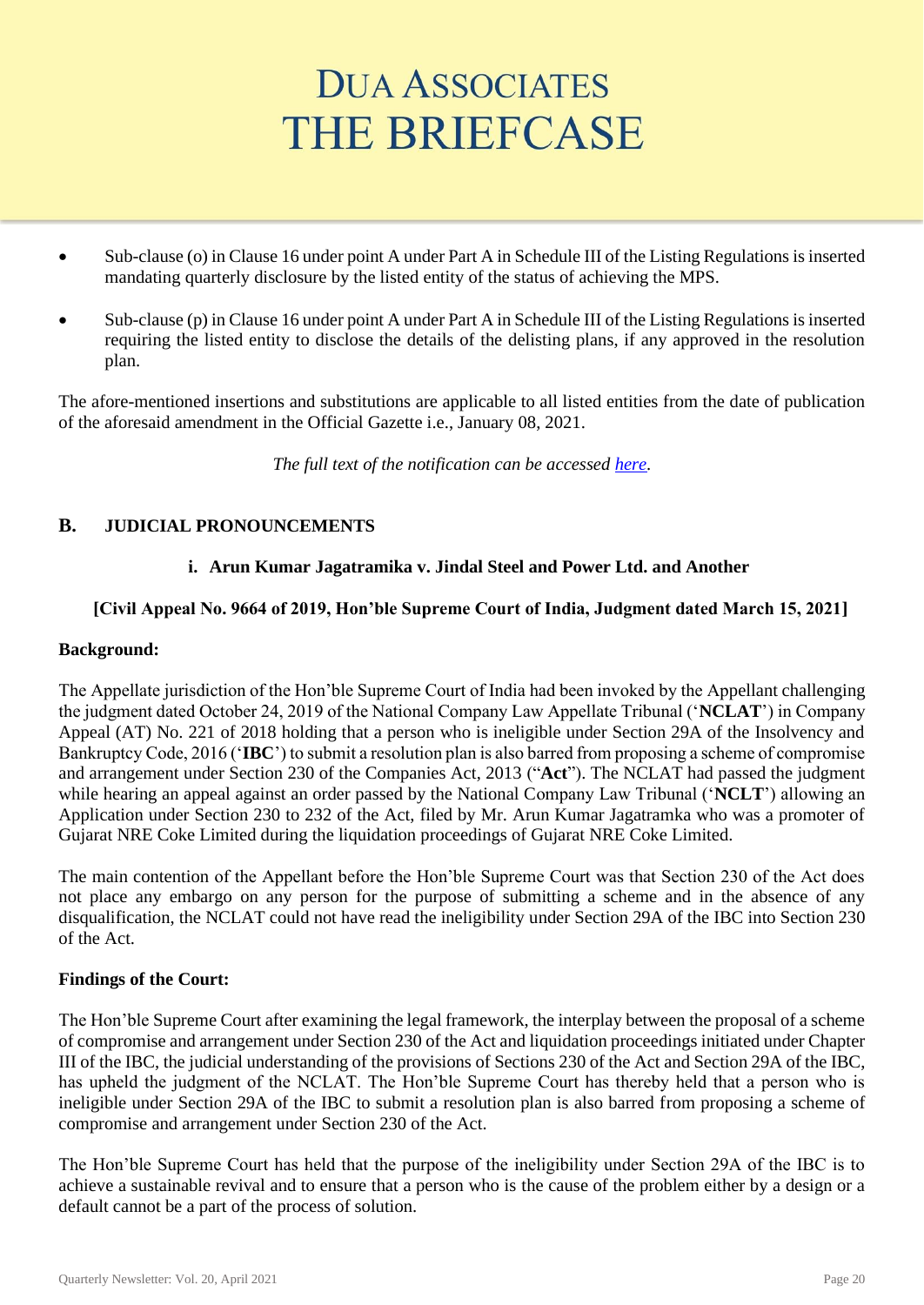The Court has also upheld the constitutional validity of the proviso to Regulation 2B(1) of the IBBI (Liquidation Process) Regulations, 2016 inserted in 2020 prohibiting a person who is not eligible under the IBC to submit a resolution plan for insolvency resolution of the corporate debtor from being a party in any manner to a compromise or arrangement under Section 230 of the Act.

## **ii. Ramesh Kymal v. M/s Siemens Gamesa Renewable Power Pvt. Ltd.**

### **[Civil Appeal No. 4050 of 2020, Hon'ble Supreme Court of India, Judgment dated February 09, 2021]**

## **Background:**

The Appellate jurisdiction of the Hon'ble Supreme Court of India had been invoked by the Appellant challenging the judgment dated October 19, 2020 of the NCLAT whereby it had affirmed the decision of the NCLT dated July 09, 2020. The NCLT had held that in view of the provisions of Section 10A of the IBC, which have been inserted with retrospective effect from June 05, 2020, the Application filed by the Appellant as an Operational Creditor under Section 9 of the IBC though for a default prior to June 05, 2020 but after March 25, 2020 was not maintainable.

The issue which fell for determination before the Hon'ble Supreme Court was whether the provisions of Section 10A stand attracted to an Application under Section 9 of the IBC which was filed before June 05, 2020 (the date on which the provision came into force) in respect of a default which has occurred after March 25, 2020.

## **Findings of the Court:**

The Hon'ble Supreme Court after examining the insertion of Section 10A, the definitions of 'initiation date' and 'insolvency commencement date' under Section 5(11) and Section 5(12) respectively and the extraordinary circumstances in which Section 10A was inserted, has held that it is evident that by virtue of Section 10A of the IBC, the Parliament intended to impose a retrospective bar on the filing of applications for the commencement of the Corporate Insolvency Resolution Process ('**CIRP**') in respect of a Corporate Debtor for a default occurring on or after March 25, 2020.

The Hon'ble Supreme Court has however also clarified that the retrospective bar on the filing of applications for the commencement of CIRP during the stipulated period does not extinguish the debt owed by the corporate debtor or the right of creditors to recover it.

# **iii. P. Mohanraj and Others v. Shah Brothers Ispat Pvt. Ltd.**

# **[Civil Appeal No. 10355 of 2018, Hon'ble Supreme Court of India, Judgment dated March 1, 2021]**

## **Background:**

The appellate jurisdiction of the Hon'ble Supreme Court of India was invoked challenging the order passed by the NCLAT wherein it was held that Section 138 of the Negotiable Instruments Act, 1881 ("**NI Act**"), being a criminal law provision, cannot be held to be a "proceeding" within the meaning of Section 14 of the IBC and thus proceedings under Section 138 of the NI Act would remain unaffected by the moratorium period under Section 14 of the IBC.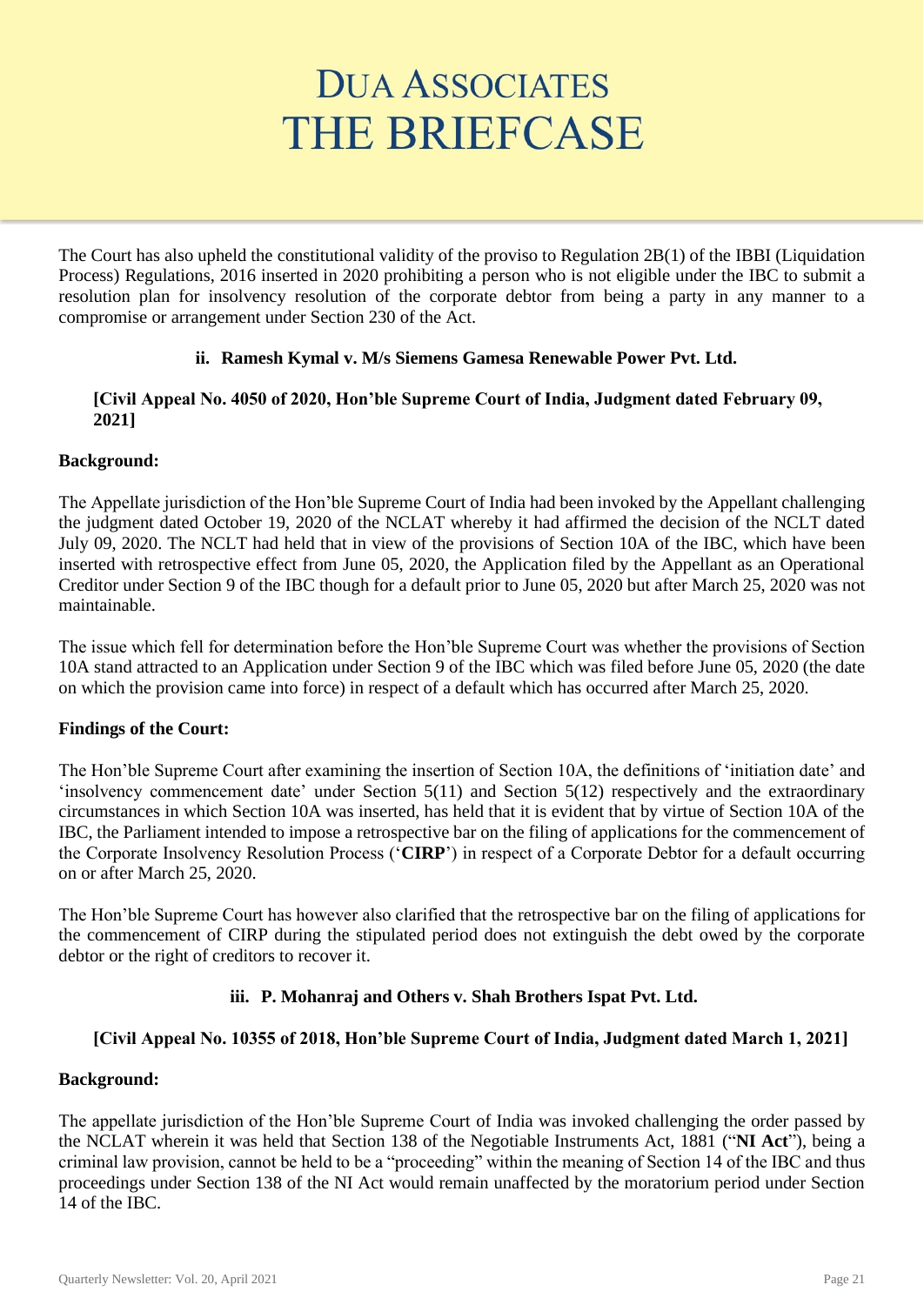The facts leading to the case at hand were that steel products were supplied by the respondent to one M/s. Diamond Engineering Pvt. Ltd. ("**Company**") from September 21, 2015 to November 11, 2016, as a result of which INR 24,20,91,054/- was due and payable by the Company. Cheques were issued by the Company in favour of the respondent towards amounts payable for supplies, all of which were returned dishonored for the reason "funds insufficient". As a result, the respondent issued statutory demand notices under Section 138 read with Section 141 of the NI Act. Since no payment was forthcoming pursuant to the statutory demand notices, two criminal complaints were filed.

Meanwhile, a statutory notice under Section 8 of the IBC was issued by the respondent to the Company. In the application for commencement of CIRP filed by the respondent before the NCLT, an order was passed by the NCLT admitting the application under Section 9 of the IBC, directing commencement of CIRP with respect to the Company and a moratorium in terms of Section 14 of the IBC was ordered. Pursuant thereto the NCLT stayed further proceedings in the two criminal complaints pending before the Magistrate. In appeal the NCLAT set aside this order. The question that arose for consideration before the Hon'ble Supreme Court was whether the institution or continuation of a proceeding under Sections 138/141 of the NI Act can be said to be covered by the moratorium under Section 14 of the IBC.

## **Findings of the Court:**

The Hon'ble Supreme Court after considering the language used in Section 14 of the IBC, the object of Section 14 of the IBC and the nature of proceedings under Chapter XVII of the NI Act has held that a proceeding under Section 138/141 of the NI Act for prosecuting an offence of dishonour of cheque would be a "proceeding" within the meaning of Section 14(1)(a) of the IBC and hence the moratorium would attach to such a proceeding.

The Hon'ble Supreme Court has also clarified that while proceedings against the Corporate Debtor cannot be instituted / continued under Section 138 of the NI Act once the moratorium has been ordered, there is no impediment in instituting / continuing proceedings against the persons mentioned in Section 141 of the NI Act and they would continue to be statutorily liable under Chapter XVII of the NI Act.

# **V. LITIGATION & ARBITRATION**

## **i. N.N. Global Mercantile Pvt. Ltd. v. Indo Unique Flame Ltd. & Ors.**

## **[Civil Appeal Nos. 3802-3803 decided on 11.01.2021 by the Supreme Court of India]**

# **Non-payment of stamp duty on the commercial contract would not invalidate the arbitration clause or render it un-enforceable.**

## **Background**

In the present case, Indo Unique Flame Ltd. ("**Indo Unique**"), entered into a sub-contract/work order with N.N. Global Mercantile Pvt. Ltd ("**Global Mercantile**"), dated September 28, 2015. In terms of the work order, Global Mercantile provided a Bank Guarantee to Indo Unique. Clause 10 of the work order contained an arbitration clause.

On December 07, 2017, Indo Unique invoked the Bank Guarantee provided by Global Mercantile, and the same was challenged by Global Mercantile, by filing a civil suit before the Commercial Court, Nagpur. Thereafter,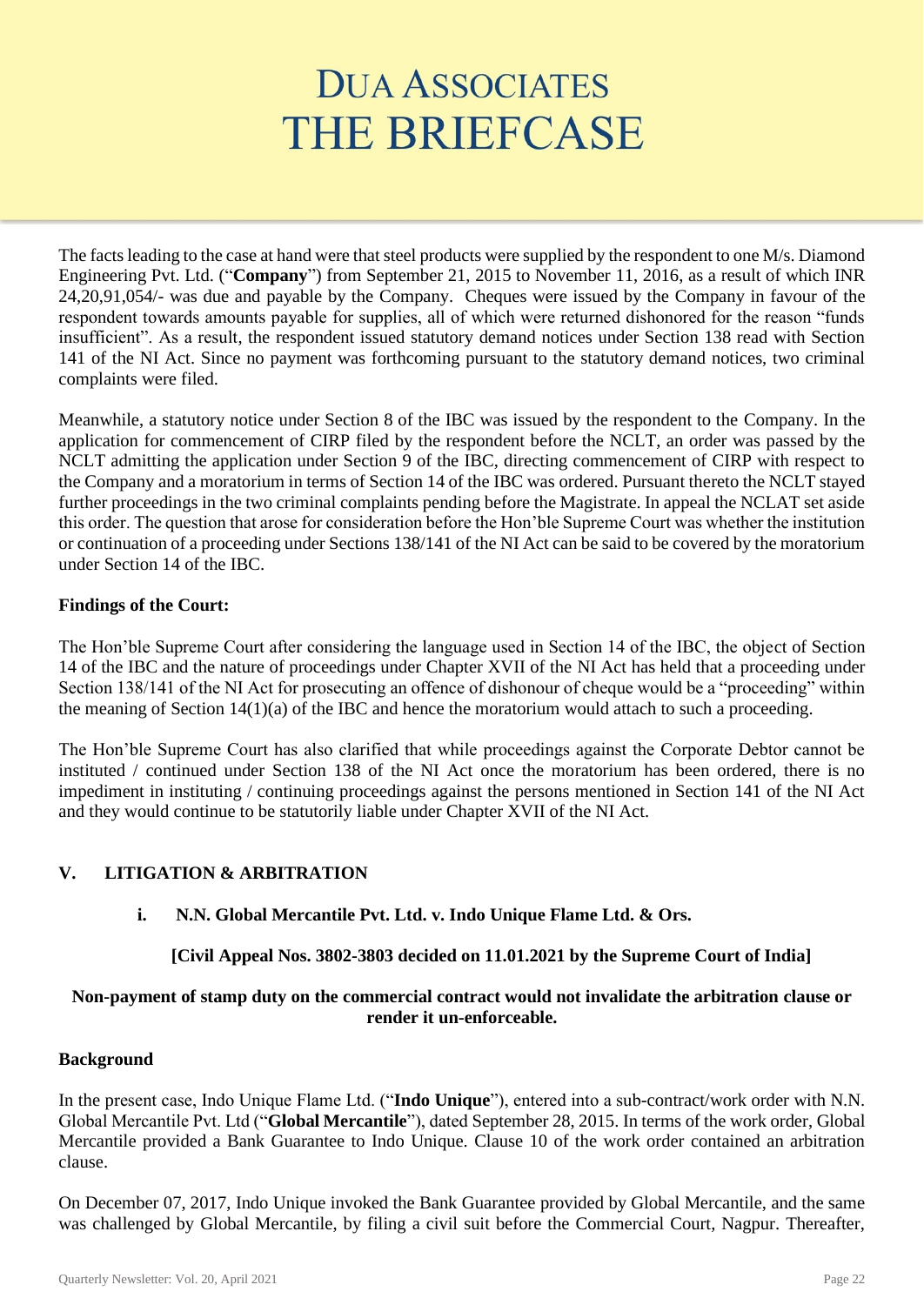Indo Unique filed an application under Section 8 of the Arbitration & Conciliation Act 1996 ("**Act**") seeking reference of the disputes to arbitration. The Commercial Court by an order dated January 18, 2018 rejected the application under Section 8 of the Act. The said order was challenged by Indo Unique before the Bombay High Court, in a Writ Petition. The Bombay High Court by its judgment dated September 30, 2020 allowed the reference to arbitration since the existence of the arbitration agreement was not disputed. The Bombay High Court also held that the issue of work order not being stamped can be raised at the stage of Section 11 of the Act or before the Arbitral Tribunal at an appropriate stage. Thereafter civil appeals were filed before the Hon'ble Supreme Court against the judgment dated September 30, 2020.

## **Findings of the Court**

The Supreme Court adjudicated upon the issue as to whether an arbitration agreement would be enforceable and acted upon, even if the work order is unstamped and un-enforceable under the relevant Stamp Act. The Court held that since the arbitration agreement is an independent agreement between the parties, and not chargeable to payment of stamp duty, the non-payment of stamp duty on the commercial contract, would not invalidate the arbitration clause, or render it un-enforceable. Further, the non-payment or deficiency of stamp duty even on the substantive contract does not invalidate it, and the deficiency can be cured on payment of the requisite stamp duty.

In view of the aforesaid observations, the Supreme Court over-ruled its previous judgment in *SMS Tea Estates Pvt. Ltd. Vs. Chandmari Tea Co. Pvt. Ltd*., (2011) 14 SCC 66 and disagreed with the findings in *Garware Wall Ropes Ltd. Vs. Coastal Marine Constructions and Engineering Ltd.*, (2019) 9 SCC 209 ("**Garware Judgment**"). However, since Garware Judgment had recently been affirmed by a co-ordinate bench of the Supreme Court (*Vidya Drolia Vs. Durga Trading Corporation*, 2020 SCC OnLine SC 1018), the Supreme Court referred the issue to be decided by a larger bench.

The Supreme Court while dealing with the issue as to whether the fraudulent invocation of the Bank Guarantee, is arbitrable, observed that in contemporary arbitration practice, arbitral tribunals are required to traverse through volumes of materials in various kinds of disputes. The ground that the allegation of fraud is not arbitrable is a wholly archaic view, which has become obsolete, and deserves to be discarded. However, the criminal aspect of fraud, forgery, or fabrication, which would entail penal consequences and criminal sanctions can be adjudicated only by a court of law, since it may result in conviction, which is in the realm of public law. The Court held that in the present case, the allegations of fraud with respect to the invocation of the Bank Guarantee are arbitrable, since it arose out of disputes between the parties inter se and was not in the realm of public law.

# **ii. Dakshin Haryana Bijli Vitran Nigam Ltd. v. Navigant Technologies Pvt. Ltd.**

# **[Civil Appeal No. 791 of 2021 decided on 2.03.2021 by the Supreme Court of India]**

## **An arbitral award takes legal effect only after it is signed by the arbitrators, which gives its authentication and finality to the award.**

## **Background**

In this case, a Service Level Agreement dated 2.05.2011 ("**SLA**") was executed by Dakshin Haryana Bijli Vitran Nigam Ltd. ("**DHBVL**") and Navigant Technologies Pvt. Ltd. ("**Navigant**"). Clause 13 of the SLA provided for resolution of disputes through arbitration by a three-member tribunal under the Act. DHBVL terminated the SLA, which led to disputes between the parties and the same was referred to arbitration. The Tribunal orally pronounced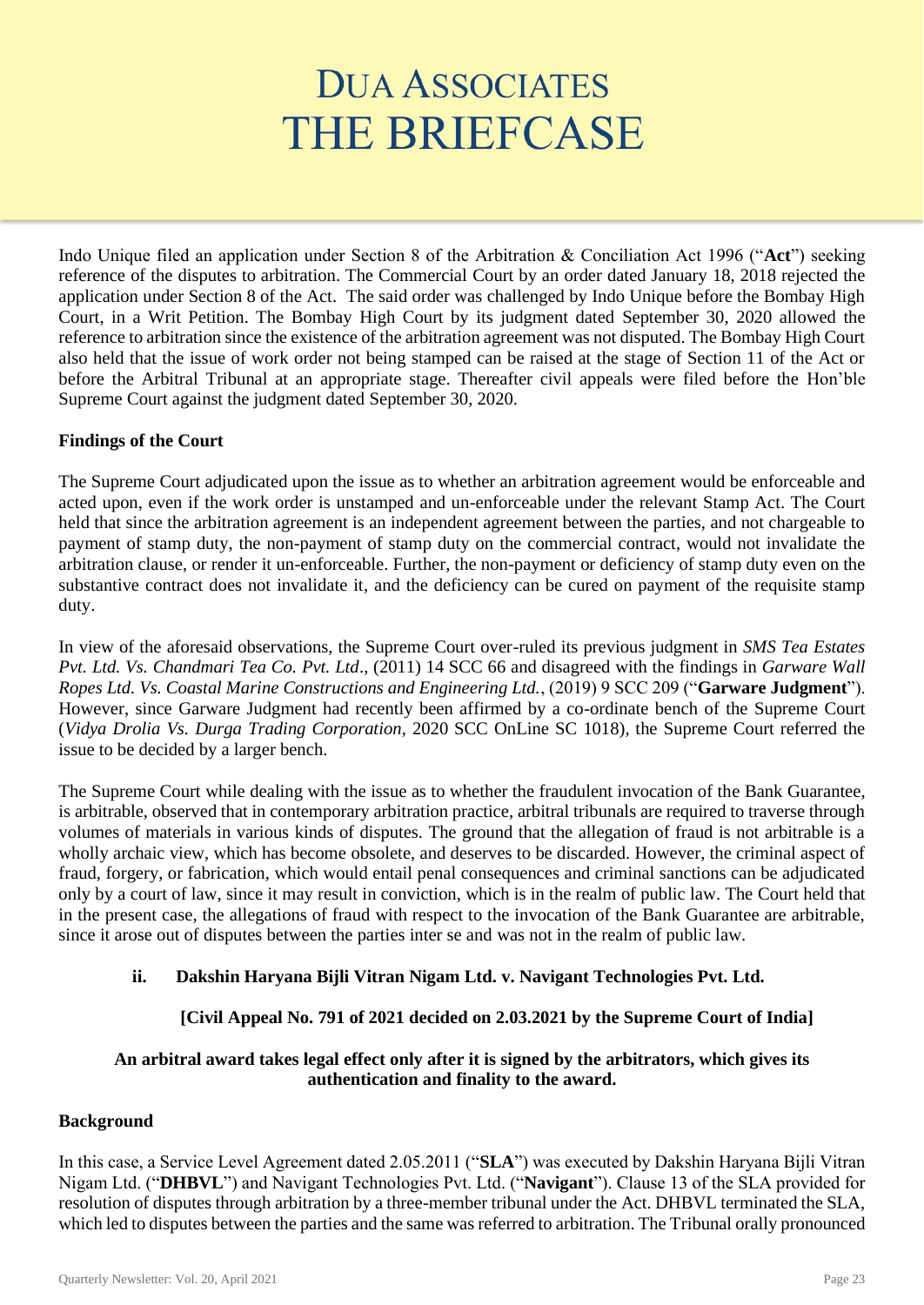the award [2:1] on April 27, 2014, whereby the claims of Navigant were allowed. A copy of the dissenting opinion was provided by the third arbitrator on May 12, 2018. A signed copy of the arbitral award was provided to both the parties on May 19, 2018.

DHBVL challenged the award by filing a petition under Section 34 of the Act, before Civil Court, Hisar, along with a condonation of delay application. The Civil Court dismissed the condonation of delay application, considering the date of receipt of award as April 27, 2018. It was held that period of limitation starts running from April 27, 2018. The High Court in appeal upheld the observations of the Civil Court.

## **Findings of the Court**

The Supreme Court was dealing with the issue as to whether the period of limitation for filing of the Petition under Section 34 of the Act, would commence from the date on which the draft award dated April 27, 2018 was circulated, or the date on which the signed copy of the award was provided. The Court after referring to Section 31(1) of the Act, held that an award takes legal effect only after it is signed by the arbitrators, which gives its authentication. Further, there can be no finality of the award, except after it is signed, since signing of the award gives legal effect and validity to it. The Court concluded that the date from which the period of limitation for filing objections under Section 34 of the Act would commence would be the date on which the signed copy of the award is received. As regards dissenting opinion, the Court held that the view of the dissenting arbitrator is not an award, but his opinion. However, a party aggrieved by the award, may draw support from the reasoning and findings assigned in the dissenting opinion. The Court accordingly allowed the appeal and held that the period of limitation for filing objections would be the date on which signed copy of the award was made available, i.e. May 19, 2018.

## **iii. Padia Timber Company (P) Ltd. v. Board of Trustees of Visakhapatnam Port Trust**

## **[Civil Appeal No. 7469 of 2008 decided on 5.01.2021 by the Supreme Court of India]**

## **An acceptance with a variation is no acceptance and would be, in effect and substance, simply a counterproposal which must be accepted fully by the original proposer before a contract is made.**

## **Background**

The Respondent Port Trust floated a tender for supply of Wooden Sleepers. Clause 15 and 16 of the tender provided that (i) the purchaser of the wooden sleepers would not separately pay for transit insurance; and (ii) in the event of the supplies being found defective, the Respondent would have the right to reject the materials and recover the freight. In response to the tender, Padia Timber Company (P) Ltd. ("**Appellant**") submitted its offer containing a specific condition that inspection of the sleepers would have to be conducted only at the Appellant's depot. The Appellant did not accept Clause 15 and 16 of the tender and made a counter proposal. The Appellant also deposited a sum towards the earnest deposit, along with its quotation. Subsequently, Appellant agreed to supply sleepers, and reiterated that the Respondent Port Trust could inspect the goods to be supplied, at the factory site. The Respondent accepted the offer of the Appellant and imposed a further condition that the Appellant would have to transport the sleepers to the General Stores of the Respondent by road, at the cost of the Appellant and the final inspection would be made at the General Stores of the Respondent. The Appellant refused to accept the additional condition, rejected the Respondent's proposal and requested the Respondent for release of earnest money. On suits filed by both the parties, the trial court concluded that there was a concluded contract between the parties and the Appellant had committed breach of contract by not supplying the sleepers to the Respondent. The High Court dismissed the appeal filed by the Appellant.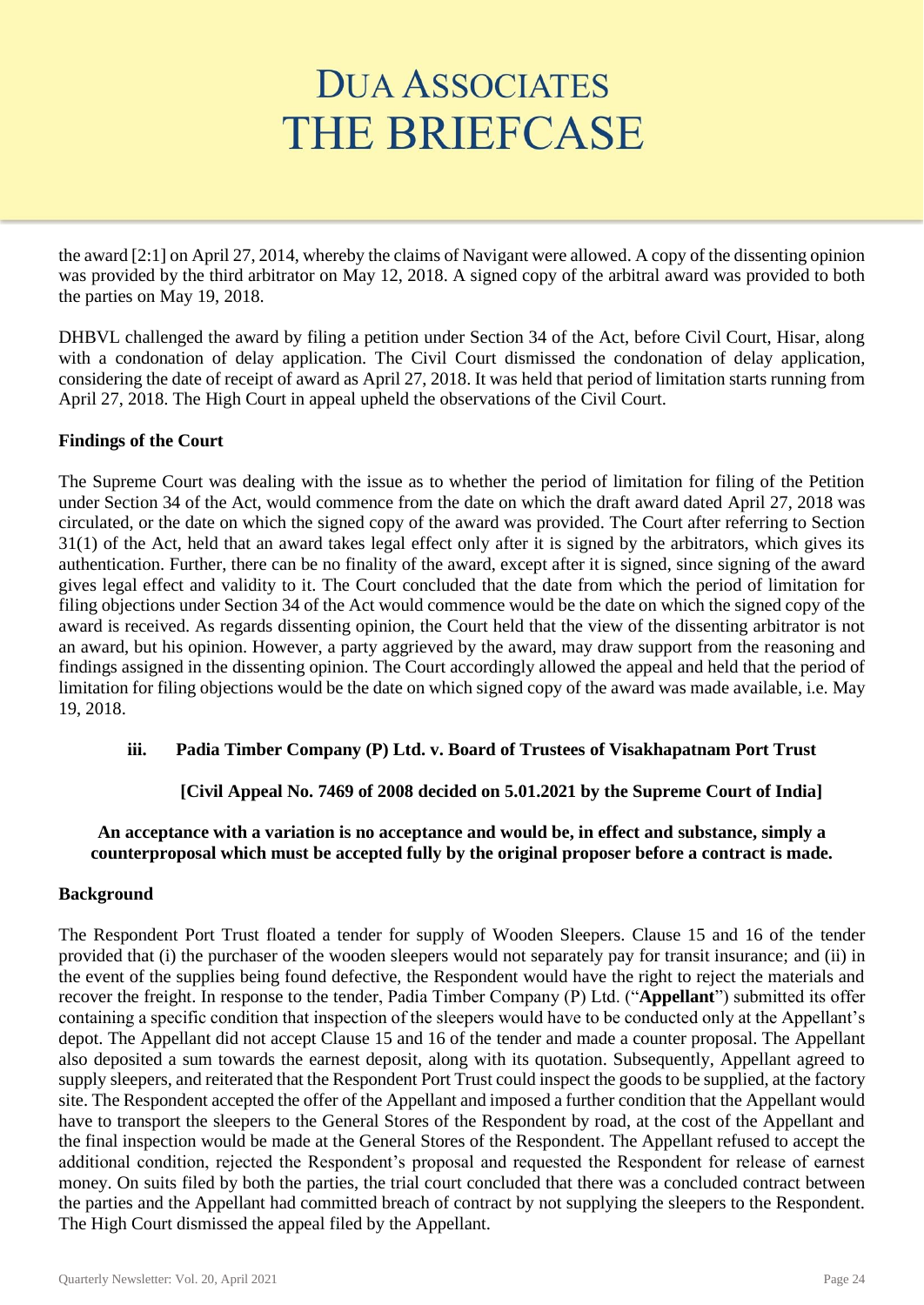#### **Findings of the Court**

The Supreme Court dealt with the issue as to whether the acceptance of conditional offer with a further condition resulted in a concluded contract, irrespective of whether the offeror accepts the further conditions proposed by the acceptor. The Court after referring to Section 7 of Indian Contract Act, 1872 observed that the offer and acceptance of an offer must be absolute. In addition, the offer and the acceptance must be based on three components, i.e. certainty, commitment and communication. The Court held that an acceptance with a variation is no acceptance and would be, in effect and substance, simply a counterproposal which must be accepted fully by the original proposer before a contract is made. The Court observed that when the acceptor puts in a new condition while accepting the contract already signed by the proposer, the contract is not complete until the proposer accepts that condition.

The Court therefore held that in the present case there was no concluded contract. Further, there was no question of breach by the Appellant, or of damages or any risk purchase at the Appellant's cost. The Court held that the Appellant's earnest money is liable to be refunded.

## **VI. LABOUR & EMPLOYMENT**

## **i. Government of Karnataka allows shops and commercial establishments to remain operational 24x7.**

The Government of Karnataka, vide Notification No. E-LD 4 LET 2019(P) dated January 02, 2021, has permitted all Shops and Commercial Establishments in the State employing 10 (ten) or more persons to be operational 24X7 on all days of the year for a period of three (3) years from the date of its publication in the official gazette, subject, *inter alia*, to the following conditions:

- The employer shall be required to appoint additional staff in order to allow every employee to avail 1 (one) day holiday in a week on rotation basis.
- The wages (including overtime) shall be credited to the employees' savings bank account as prescribed under the Payment of Wages Act, 1936.
- No employee shall be allowed to work for more than 8 (eight) hours in any day and 48 (forty eight) hours in any week and the period of work including overtime shall not exceed 10 (ten) hours in any day and 50 (fifty) hours in a period of 3 (three) continuing months.
- Women employees shall not be allowed to work beyond 08:00 PM on any day in normal circumstances. However, a woman employee may be permitted to work between 08:00 PM and 06:00 AM provided the employer obtains her written consent and makes adequate arrangement to protect her dignity and safety.
- The employees shall be provided with restroom, washroom, safety lockers and other basic amenities.
- In case of violation of any statutory provision or any of the above terms and conditions, necessary penal action shall be initiated against the employer/manager as laid down in the Karnataka Shops and Commercial Establishments Act, 1961 ("**Karnataka Shops Act**").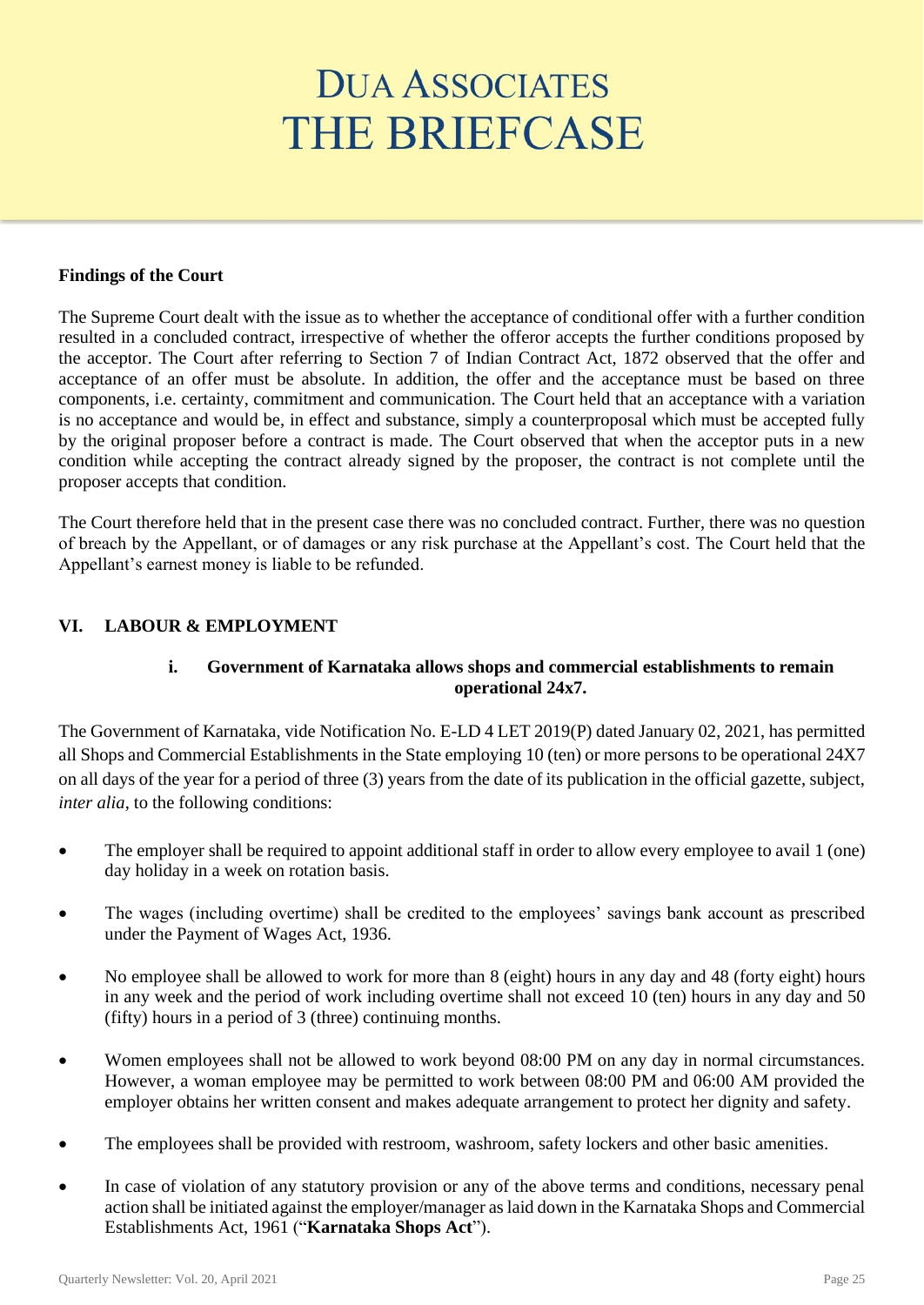• The above conditions are in addition to those stipulated under the Karnataka Shops Act and Workmen's Compensation Act, 1923.

*The full text of the notification can be accessed [here.](https://archanabala.files.wordpress.com/2021/01/karnataka-shops-and-establishment-permitted-to-remain-open-24x7-days-for-next-three-years.pdf)*

## **ii. Central Government notifies the Code on Wages (Central Advisory Board) Rules, 2021**

The Ministry of Labour and Employment, by way of Notification No. G.S.R. 143(E) dated March 01, 2021, has notified the Code on Wages (Central Advisory Board) Rules, 2021 which makes provision for matters related to constitution of Board, additional functions of the Board, meetings of Board, quorum, disposal of business of the Board, method of voting, term of office of members of the Board, allowances, cessation of membership, disqualification from being member of the Board etc.

*The full text of the notification can be accessed [here](http://egazette.nic.in/WriteReadData/2021/225569.pdf)*.